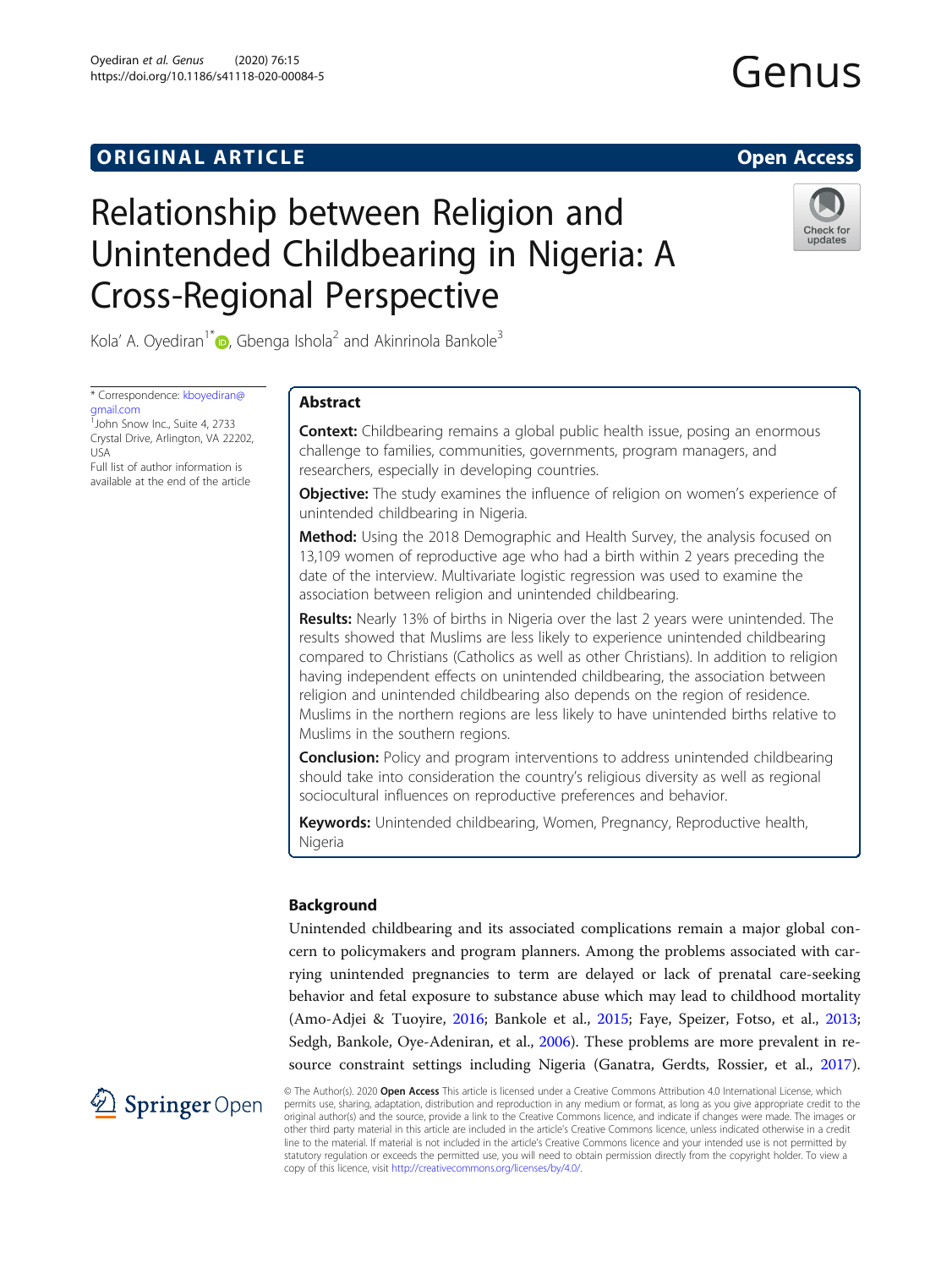According to Bankole et al. ([2015\)](#page-18-0) in 2012, about one-third of all unintended pregnancies among women aged 15–49 resulted in unintended birth. In 2018, 11% of all births in the past 5 years and current pregnancies were unintended (National Population Commission (NPC) [Nigeria] and ICF).

Nigeria has one of the highest fertility levels in sub-Saharan Africa, with a total fertility rate of 5.3, while the wanted fertility rate is 4.8 (National Population Commission (NPC) [Nigeria] and ICF), suggesting that Nigeria women are currently on the average having 0.5 more children than they want. The total fertility rate of 5.3 children per woman in 2018 is about 10% higher than the wanted fertility rate of 4.8 (National Population Commission (NPC) [Nigeria] and ICF). This means that about 9% of children that an average Nigerian woman has over her lifetime is unintended.

Previous studies have examined the prevalence and determinants of unintended birth in sub-Saharan Africa and globally using different approaches and methods (Adetunji, [1998](#page-18-0); Roy & Singh, [2016;](#page-19-0) Tebekaw, Aemro, & Teller, [2014](#page-19-0); Williams, [1991](#page-19-0)). These studies show positive relationships between unintended birth and women's sociodemographic and fertility-related variables, such as age, education, age at marriage, religion, number of living children, socioeconomic status, and exposure to family planning message through mass media. Unwanted childbearing in Bangladesh was significantly positively correlated with women's age and place of residence, but inversely correlated with education and social status (Roy & Singh, [2016](#page-19-0)). An Ethiopia study showed that the burden of unintended childbearing was heavily shouldered by young, unmarried, less educated, wealthy, high parity, and ethnic majority women, and those from large households (Tebekaw et al., [2014](#page-19-0)). Among the factors he considered, Adetunji ([1998\)](#page-18-0) noted that the number of living children seems to be the most important predictor of recent unintended childbearing in developing countries.

Very few studies have examined the health impact of unintended childbearing in developing countries, especially in sub-Saharan Africa. According to a multi-country study in Bolivia, Egypt, Kenya, Peru, and the Philippines, mothers of children resulting from unwanted pregnancies were less likely to have received antenatal care compared to other women (Marston and Cleland, [2003\)](#page-18-0). In India, children born from mistimed and unwanted pregnancies are more likely not to receive all recommended vaccinations and therefore died during neonatal and postnatal time (Ram, [2001\)](#page-19-0), while in Malawi, 24% of children resulting from unwanted pregnancies were stunted (Baschieri et al., [2017](#page-18-0)).

This study examines the relationship between religion and unintended childbearing in Nigeria. It attempts to answer the following questions: How do religious differences influence unintended childbearing in Nigeria? Does this vary between the regions of residence? There are conflicting results from studies in sub-Saharan Africa and elsewhere on how religion as a covariate controlling for other variables influence unintended childbearing. Studies in India (Ram, [2001\)](#page-19-0) and Ethiopia (Tebekaw et al., [2014](#page-19-0)) found that religion was associated with having unintended birth, whereas Roy and Singh [\(2016\)](#page-19-0) found a lack of association between unintended childbearing and religion in Bangladesh. In the Ethiopian study, Tebekaw et al. [\(2014](#page-19-0)) and colleagues found higher odds of having an unwanted birth among Orthodox Christian women compared with Protestants, Muslims, and Catholics/traditional/others.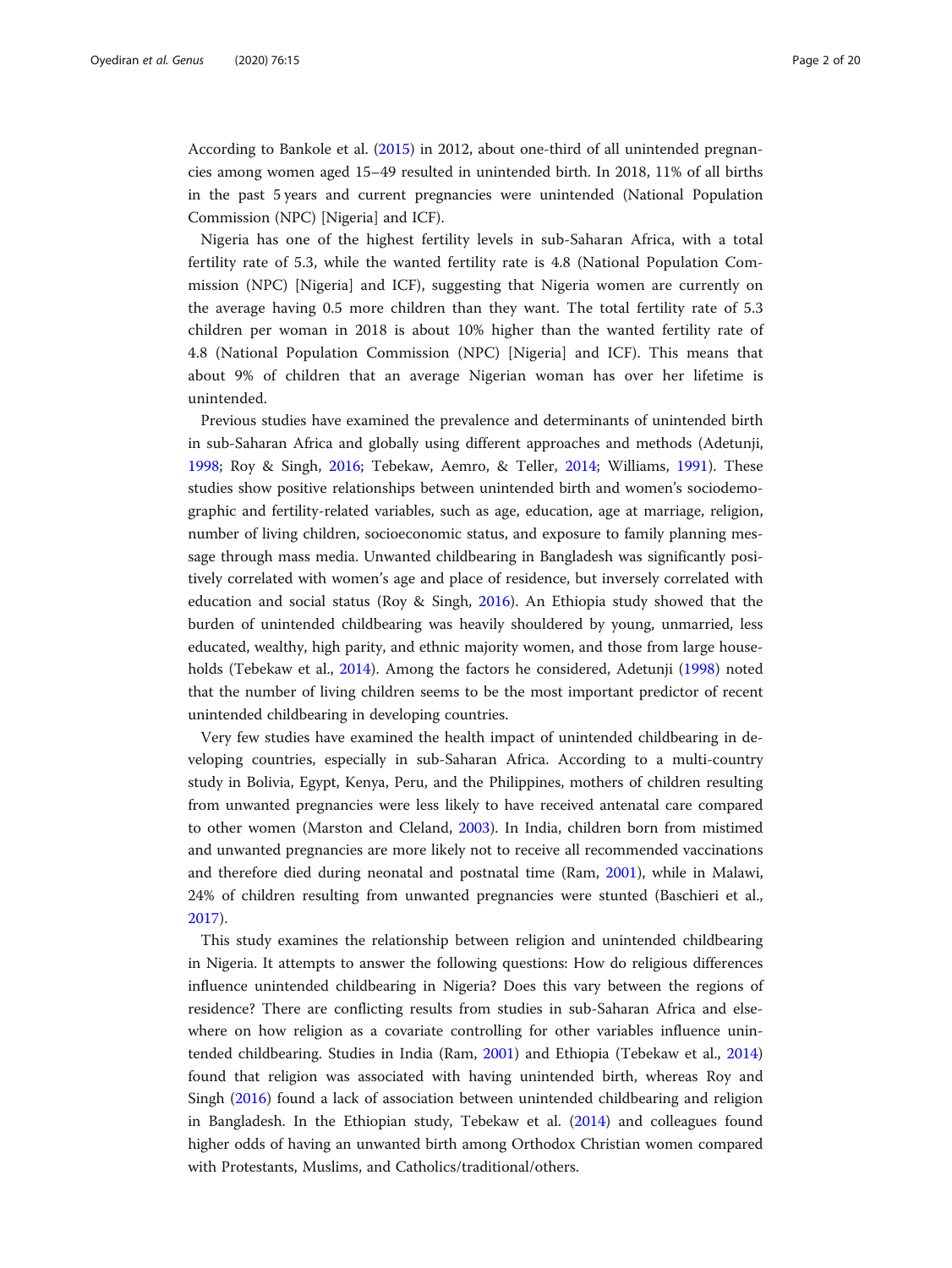The NDHS 2018 shows the important role of religion among Nigerians as almost 99% identified with some form of organized religion (National Population Commission (NPC) [Nigeria] and ICF, [2019\)](#page-18-0). The question that comes to mind therefore is how unintended childbearing differs between adherents of the two most prominent religions— Christianity and Islam. Even within the dominant religions, there may be variations in reasons for having an unintended birth along the line of denominations.

Examining the importance of religion as a predictor of unintended births can help develop better interventions to address the menace of unintended childbearing from religious perspectives since this has not been well researched considering the position and influence of religious leaders on the use of contraceptives. Demographers have renewed interest in the influence of religion on fertility behavior because of the perceived view that the influence of religion would remain constant after controlling other socioeconomic factors. And it is hypothesized that fertility within a given religious group could be explained by adherence to the tenets of the religion on childbearing (Agadjanian & Prata, [2001](#page-18-0); McQuillan, [2004\)](#page-18-0) and that women who adhere strictly to the religion that opposes the use of contraceptives have higher risk to experience unintended births compared with others (Ikamari, [2000](#page-18-0)). Similarly, the likelihood of carrying an unintended pregnancy to birth is likely influenced by religion (Roy & Singh, [2016](#page-19-0)).

# Theoretical framework

The eco-social theory provides the frameworks for explaining women's childbearing intention for this study. The eco-social theory suggests that the overlap of individual and environmental factors, which intertwine with biomedical and behavioral risks, determines individual vulnerability and protection from adverse health conditions and outcome (Krieger, [2001;](#page-18-0) Krieger, [2005;](#page-18-0) Levins & Lopez, [1999;](#page-18-0) McLaren & Hawe, [2005](#page-18-0); Singer et al., [2006](#page-19-0); Singer & Clair, [2003](#page-19-0)). This study builds on the previous studies that women's religious belief and the environment where they live influence their vulnerability to unintended childbearing. It is illustrative that the economic status cannot be enough to explain women's childbearing intention because every woman, irrespective of her wealth status, is at risk of unintended childbearing considering other factors including religious beliefs and social environment (Krieger, [2012\)](#page-18-0). For example, a wealthy woman may be better able to prevent unintended childbearing than her poor counterpart, but still be at risk of having an unintended birth when her religious tenets prohibit contraceptive use, or when she lacks decision-making power. So, the age of onset of sexual activity, the regulation of non-marital sexual activity, contraception and abortion, and headship of the marital union are moral principles in religions but important in determining the risk of unintended childbearing. Another influencing factor is the region and the cultural milieu of religious practice, because religion and culture are intertwined. Thus, in the eco-social theory, it is implicit that religion, culture, and the social environment can be a driving force with regard to unintended childbearing.

# Data and methods

# Data

The data analyzed were drawn from the 2018 Nigeria Demographic and Health Survey (NDHS), using women's individual recode. NDHS is a nationally representative cross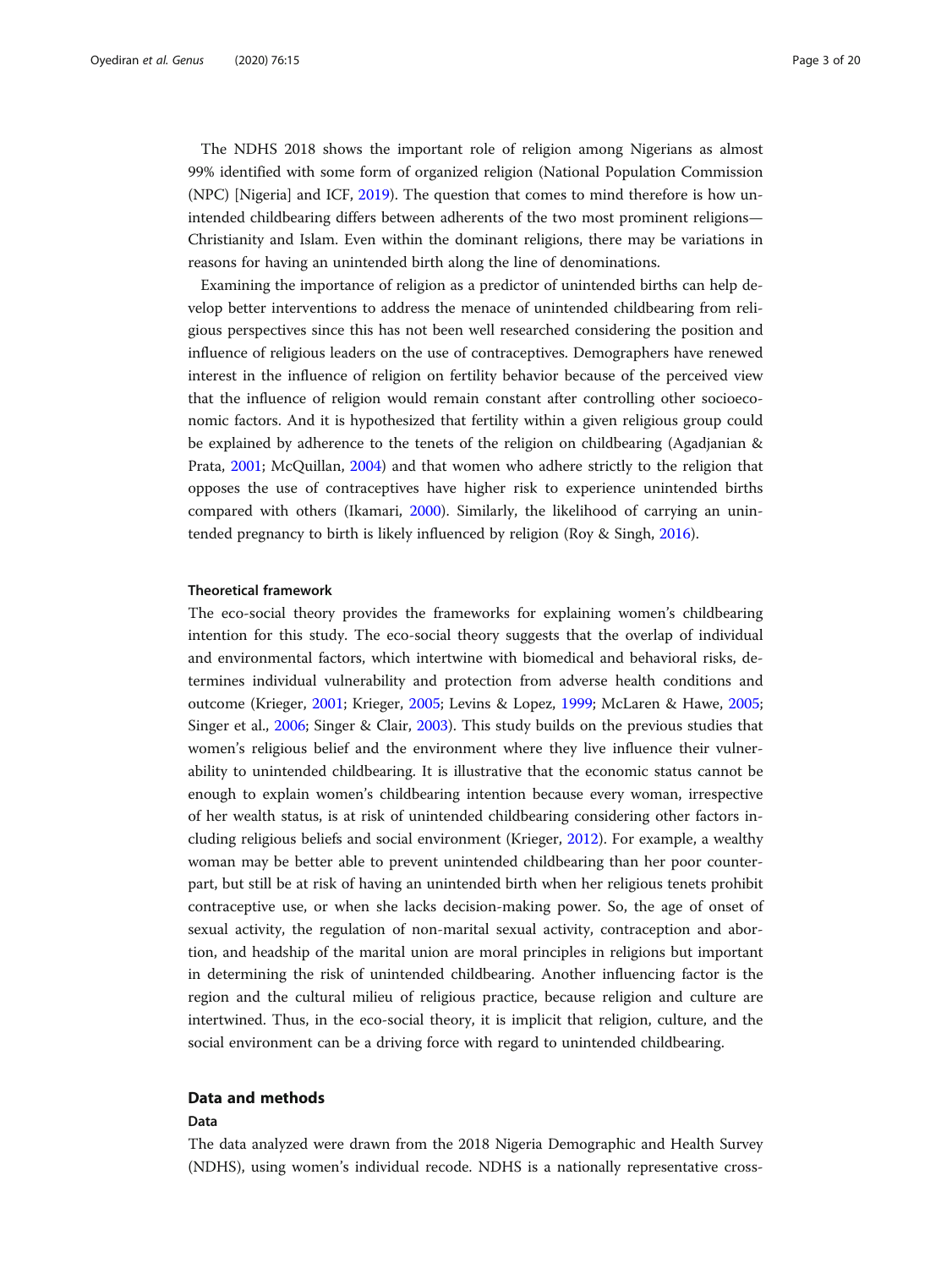sectional survey that uses a multistage stratified cluster probability sampling design, with clusters providing the primary sampling unit. The survey had a two-stage cluster sampling design consisting of 1400 enumeration areas (EA) that were selected with probability proportional to EA size. At the second stage, a fixed number of 30 households was selected in each cluster through equal probability systematic sampling, and a sample of women of reproductive age (15–49 years) in these households. The overall response rate for the NDHS 2018 was 99%. Details of the survey and sampling procedure have been published elsewhere (National Population Commission (NPC) [Nigeria] and ICF). The analysis included 13,109 women of reproductive age who had a birth in the 2 years before the survey.

## Variables: operational definition

The main outcome of interest is recent unintended childbearing, defined for this analysis using women's responses to the question about the planning status of their last child in the 2 years preceding the survey. Women who were currently not pregnant and who had at least one child were asked "whether they wanted their last child at the time of the conception." The responses were pre-coded as the following: wanted then, wanted later, or wanted no more. For this analysis, the variable, unintended birth, was coded as a two-category variable with a value of 1 if a woman had a child in the past 2 years and said she wanted a child later, or wanted no more children, and 0 otherwise.

The key independent variable is religion, which is defined as the respondent's religious affiliation (Catholic, other Christians, Muslim, and traditionalist/no religion). Christians other than Catholics are grouped together as "other Christians" because they are often collectively referred to as "Protestants" and their doctrines tend to be similar as compared to the Catholics. In addition, the NDHS does not collect data on "other Christians" by their denomination. Traditional religionists and people with no religions are grouped together because each group is very small. Furthermore, traditional religion involves worship of many gods and has diverse and less clearly articulated doctrines. Additional covariates of unintended childbearing identified in previous studies were included in the analysis (Ram, [2001;](#page-19-0) Tebekaw et al., [2014](#page-19-0)). The decision to include these covariates is based on the eco-social theory which posits that societal structures, which include religious affiliation, among others, often serve as a persuasion factor for women's perception about intendedness of births and secondly by the conclusions drawn by previous studies. Other covariates included were women's education, age, marital status, exposure to media, place of residence (urban vs. rural), the region of residence, sex of household head, household wealth index, number of living children, women's employment status, and women's participation in their own health decisionmaking.

Women's education was categorized into "no education," "primary education," "secondary," and "post-secondary education." The employment status was categorized as "working" and "not working." Exposure to family planning through mass media was included as a variable because previous studies have found it to have a significant negative association with unwanted childbearing (Roy & Singh, [2016](#page-19-0)). A composite score of media exposure was created from women's responses to these questions on the use of mass media: if a woman read newspapers more than once a week, she scored "1" and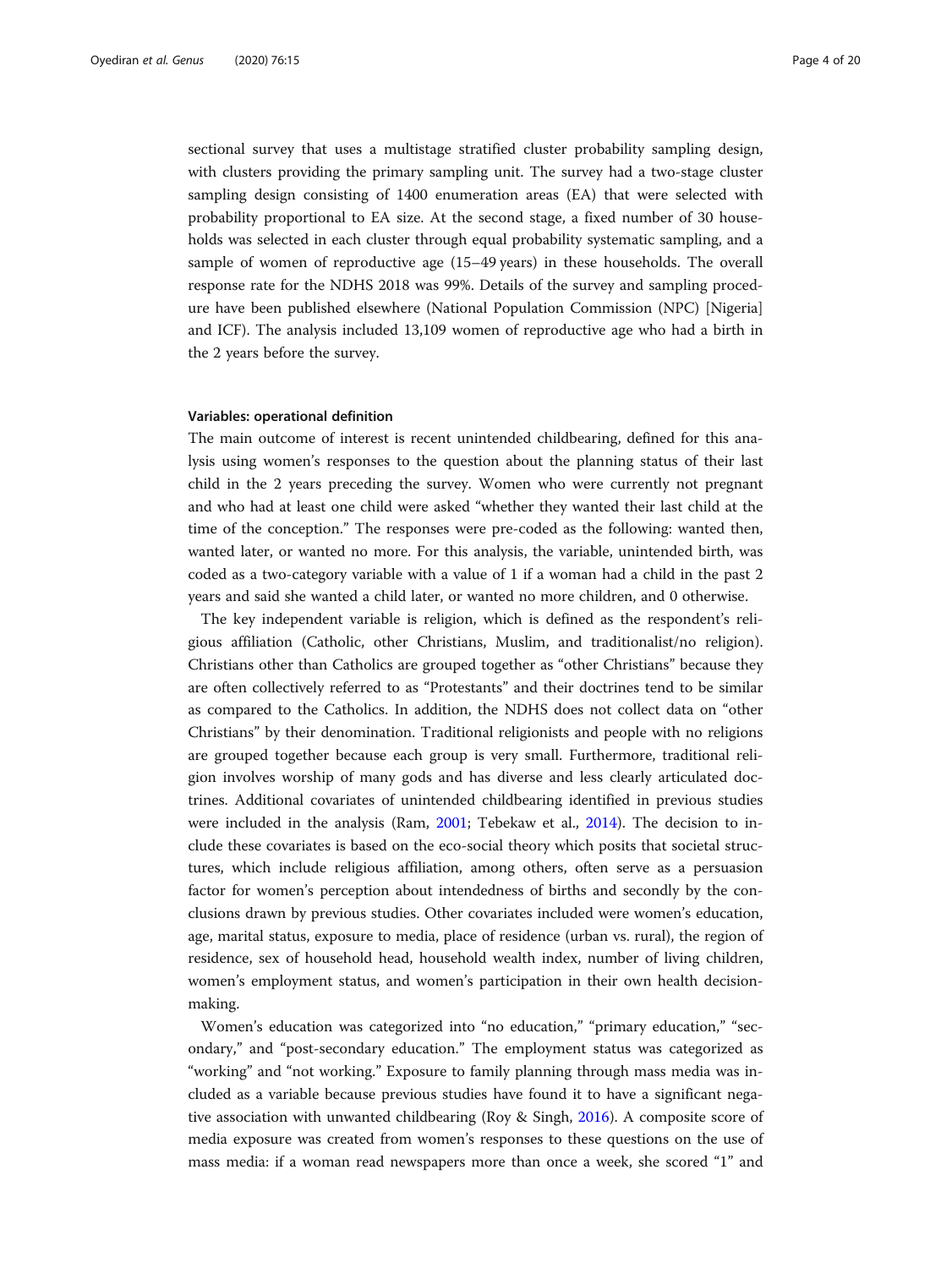"0" otherwise. A woman who had listened to the radio more than once a week was scored "1" and "0" otherwise. A woman who watched television more than once a week was scored "1" and "0" otherwise. Thereafter, the score for each woman was aggregated and ranged between 0 and 3, with a score of 0 meaning that the woman had no exposure to any mass media and a score of 3 meaning that she had access to all three. Scores were categorized into 0 "no media exposure," 1 "exposed to one source of media," 2 "exposed to two sources of media," and 3 "exposed to three sources of media."

Women's autonomy represented women's involvement in the household-level decision-making process using decisions about own health care as proxy. Women who said that they do make household-level decisions, either alone or jointly with their spouse in any of the four areas, were considered to have full autonomy, and women having no involvement in any decision-making were coded as having no autonomy (Oyediran & Odusola, [2004](#page-19-0); Feyisetan & Oyediran, [2019](#page-18-0)). We included data on the sex of the head of the household as an important household characteristic with potential influence on unintended childbearing based on the societal norms, gender roles, and legal and policy environment. The head of household sex was coded as male or female.

Two geographic variables were used: place of residence (urban vs. rural) and region of residence. Nigeria consists of six geopolitical zones (or regions): north-central, north-east, north-west, south-east, south-south, and south-west. For the purpose of this paper, the six regions of residence were grouped into five: north-central, north-east, north-west, south-west, and south-east/south-south. The south-east and south-south regions were merged into one region due to the similarity in their religious composition (i.e., predominantly Christian with a small Muslim population). The population of two regions of the south-east and south-south are largely of either Catholic or Anglican faith; other Christian denominations constitute a smaller proportion.

Household wealth is an ordinal measure describing the poorest, poorer, middle, richer, and the richest households. Some fertility-related variables including women's age (15–24 years, 25–34 years, >=35 years) and type of marital union (never married, monogamous polygamous, and previously married) are included in the analysis. The number of living children was grouped into four categories: 0, 1–2, 3–4, and 5 or more. It is expected that women in polygamous relationship and those who have more living children are more likely to have an unintended birth than their monogamous counterparts and those with fewer number of living children, respectively.

# Statistical analysis

The analysis was performed using STATA 16.0 (StatCorp, [2019](#page-19-0)), and the survey analysis technique was applied because of the sample weight assigned by the Nigeria DHS and cluster design. The relationships between unintended childbearing and religious affiliation were explored using bivariate analysis and multivariate logistic regression. The chi-squared test was used to assess the association between religion, other covariates, and having an unintended birth. Odds ratios and 95% confidence interval of odds ratios were estimated using multiple logistic regression models of the association between explanatory variables on the dependent variable (unintended birth). In addition, an interaction term was used to explore whether the association between religion and unintended childbearing differs according to region of residence. Altogether, four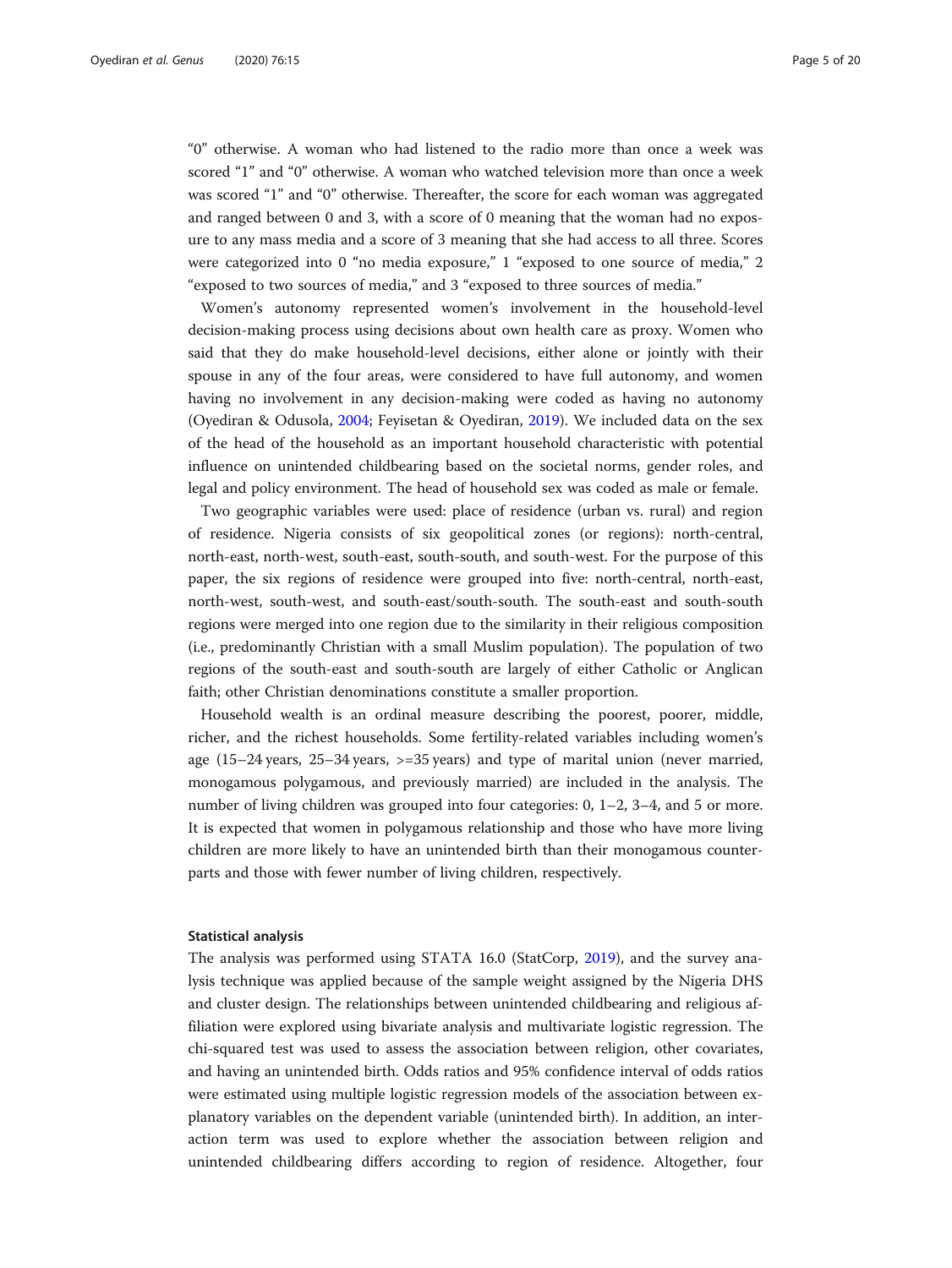regression models were specified: the equation for the final model is specified below. Statistical significance was at  $p < 0.05$ . The multivariate analysis results were reported in the form of odds rati, with odds ratios greater than 1 indicating higher odds of experiencing an unintended birth; odds ratios smaller than 1 indicate lower odds.

Logit 
$$
(P(Y = 1)) = \beta_0 + \beta_1 X_1 + \beta_2 X_2 + \beta_3 X_1 X_2 + \beta_4 X_4 + \dots + \beta_i X_i
$$

where

P is the likelihood of having an unintended birth in the last 2 years

Y is the experience of unintended birth in the last 2 years

 $X_1$  is respondents' religion

 $X_2$  is respondents' region of residence

 $\beta_1$  and  $\beta_2$  are the coefficients of religion and region of residence, respectively

 $\beta_3$  is the coefficient of the interaction between religion and region of residence

 $X_4$  ....  $X_i$  are the other covariates in the model

 $\beta_4$  ...,  $\beta_i$  are the coefficients of the other covariates

If the interaction coefficient  $\beta_3$  is significant, then the conclusion would be that the association between religion and the probability of unintended childbearing depends on the region of residence. The complex sample design of the 2018 Nigeria Demographic and Health Survey was accounted for in the computation of the standard errors of the estimates through the use of "svy" procedures in STATA 16. The adjusted Wald test was used to examine whether the additional parameters in models 2 to 4 contribute significantly to the fit of the first model.

# Results

# Respondents' profile

The analysis was restricted to 13,109 women of reproductive age who gave birth to a child in the last 2 years. Of these women, 12.8% reported their last births in the last 2 years as unintended. Three-fifths belong to the Islamic faith and 30% belong to Christian denominations other than Catholic, while 8.7% were Catholic. The remaining, less than 1%, were adherents of traditional religion or those who reported no religious affiliation. The traditionalist or those who mentioned no religion were excluded from the multivariate analysis because of the small number of cases. Three in ten women of reproductive age included in the analysis were from the north-west and 10% were from the south-west. Nearly half (48.9%) of the women were 25–34 years old with a mean age of 28.6 years. Forty-four percent had no formal education and 7.8% attained postsecondary education. More than one-third (35.2%) had participated in their health decisions, which implies a low level of women's participation in their own health decisionmaking, particularly in a patriarchal society. Nearly 90% of the women were from household headed by male, and almost 70% (67.5%) belonged to the first three quintiles of the household wealth index, which means that a significant number of women were from the poor economic status group. About 68% (67.8%) were in monogamous union, 27% were in the polygamous union, and the remaining were either never married (2.7%) or previously married or separated (2.2%). About a quarter (26.8%) had had five or more living children (Table [1](#page-7-0)).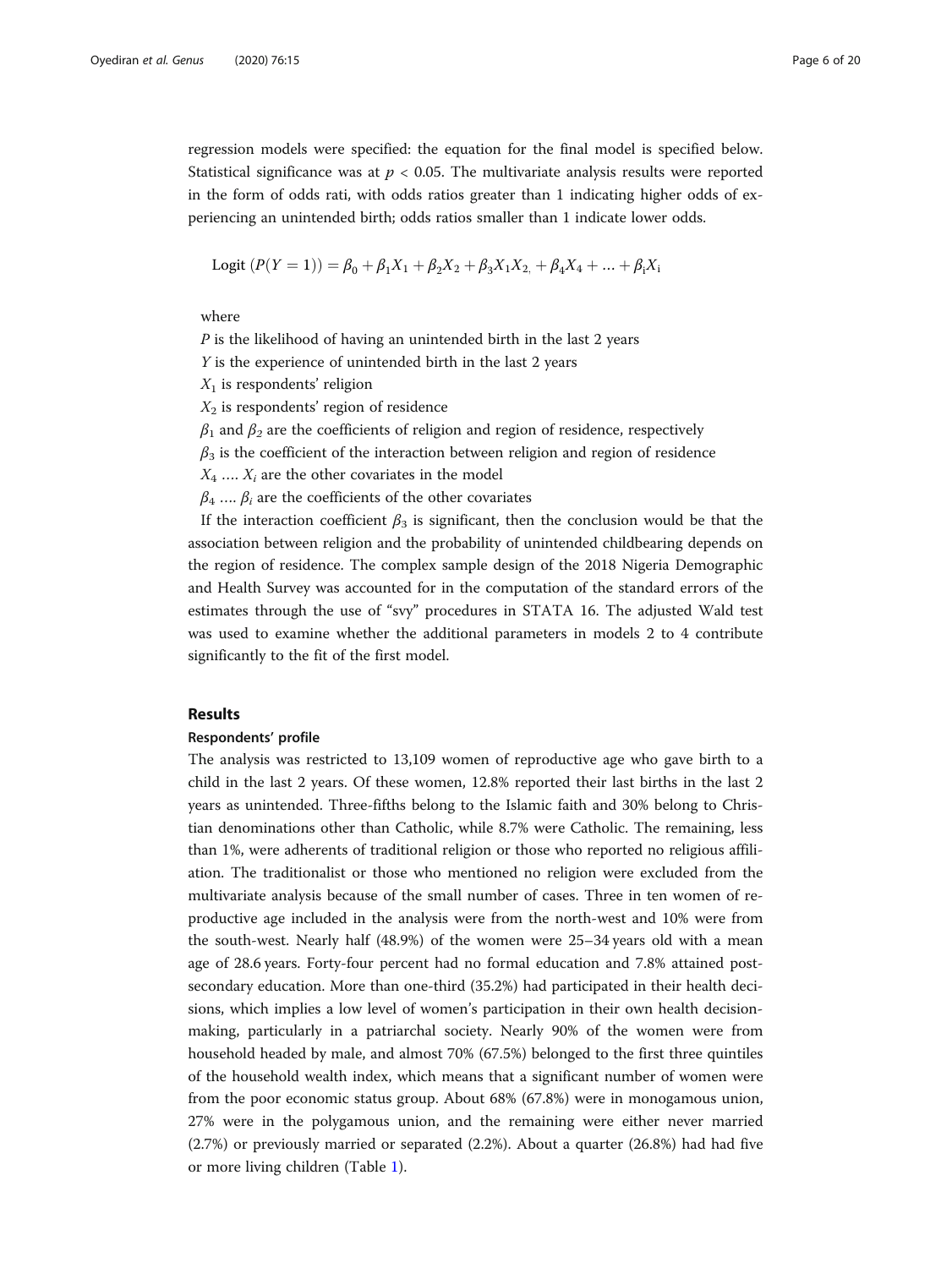# Characteristics of women experiencing unintended childbearing

About 13% of women's last births in the 2 years before the survey were unintended. The percentage of women whose last births in the past 2 years were unintended varied by women's characteristics (Table [2\)](#page-9-0). The proportion with unintended births was highest among Christian women who were members of denominations other than Catholic (23.3%), followed by women who reported traditional or no religion (20%). The proportion was 17.5% among Catholic women and 6.7% among Muslim women. The proportion who had unintended births was higher among women residing in the south-east/ south-south region in comparison with those in north-central, north-east, north-west, and south-west.

Without controlling for the effects of other variables, women with secondary education (20.9%) and primary education (15.8%) tended to be more likely to report unintended births than those with no education (5.7%) and those with post-secondary education (12.9%). Table [2](#page-9-0) also shows that residence and women's participation in their own health decision-making power were associated with greater incidence of unintended birth.

# Factors influencing unintended childbearing

The multivariate analyses consist of four models fitted to examine the nexus among religion, other explanatory variables, and unintended childbearing Table [3](#page-11-0)). Model 1 includes women's religious affiliation as the sole explanatory variable. In model 2, geographical factors (region of residence, place of residence—urban vs. rural), individual attributes (women's education, women's age), and household wealth were added to model 1. In model 3, sociocultural factors (type of marital union, employment status, women's participation in their own health decision-making), mass media exposure to family planning message, and fertility behavior (number of living children) were added to model 2. Model 4 added the interaction term between religion and region of residence to model 3. Ethnicity was not included in the multivariate analysis because it was found to be highly correlated with region of residence, which is one of the two main explanatory variables of interest. Women who were traditionalists or reported no religious affiliation were also excluded from the multivariate analysis because of the small number of cases. The results were presented in odds ratios, and  $p$  values were presented to show the relative importance of the selected explanatory variables and their categories.

In model 1, the religious affiliation of women was statistically significantly related with having an unintended birth. Catholic and Muslim women ( $OR = 0.65$  and  $OR =$ 0.24, respectively) were less likely to have an unintended birth compared to women who belonged to Christian denominations other than Catholic. On controlling for women's geographical location and individual and household wealth index in model 2, women's religious affiliation remained a significant predictor of having an unintended birth. Also, region of residence was significantly associated with an experience of unintended childbearing. The odds of experiencing an unintended birth were significantly lower among women who resided in north-west (OR = 0.61) compared with women living in the north-central region. On the other hand, women who were residing in south-east/south-south (OR = 1.89) were more likely to experience an unintended birth compared to those who were living in the north-central.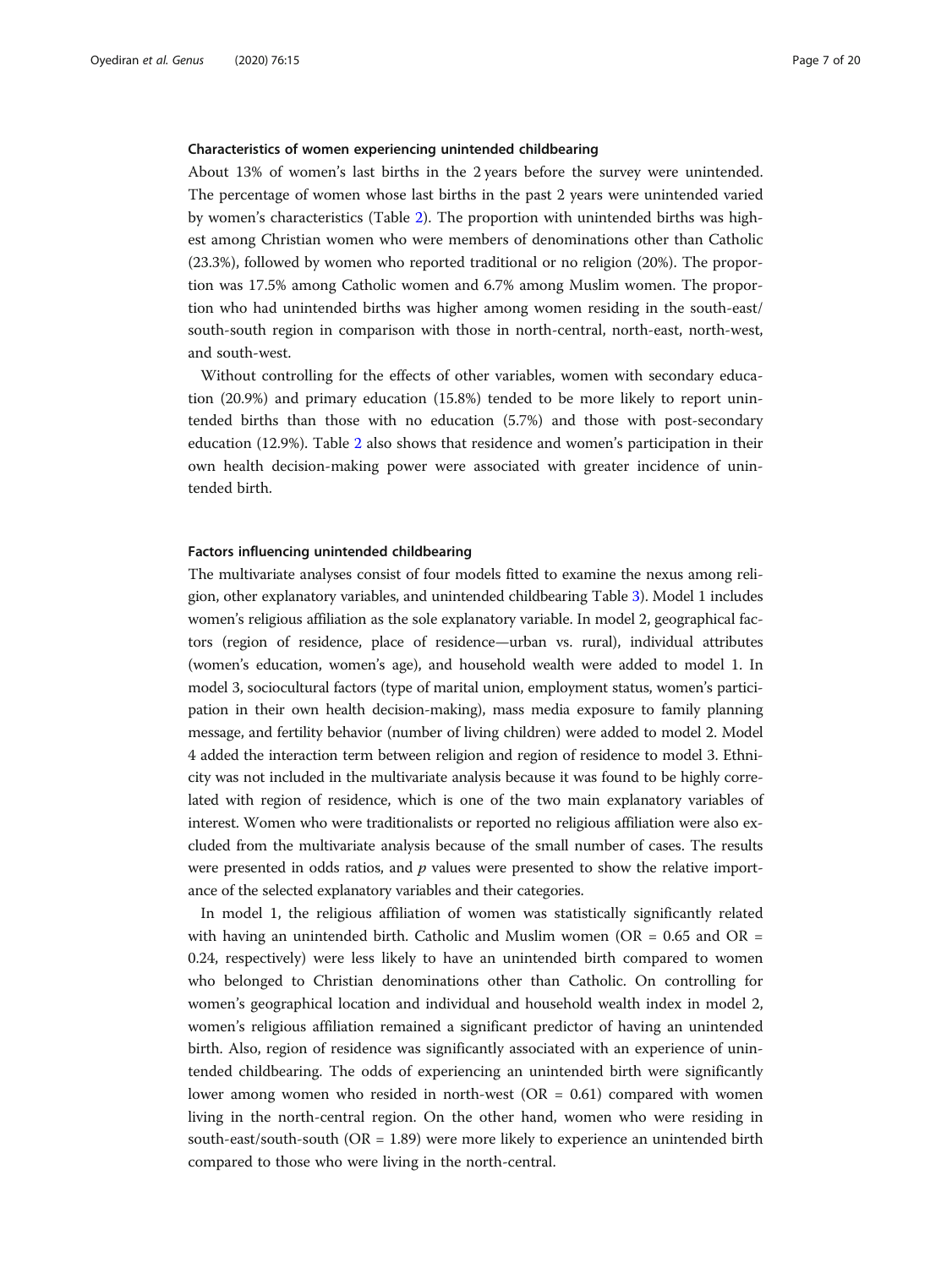| Characteristics                                           | Number | Percent |
|-----------------------------------------------------------|--------|---------|
| Last birth intention                                      |        |         |
| Intended                                                  | 11,432 | 87.2    |
| Unintended                                                | 1677   | 12.8    |
| Religious affiliation                                     |        |         |
| Catholic                                                  | 1146   | 8.7     |
| Other Christians                                          | 3986   | 30.4    |
| Muslims                                                   | 7867   | 60.0    |
| Traditionalist/no religion                                | 110    | 0.8     |
| Region of residence                                       |        |         |
| North-central                                             | 2303   | 17.6    |
| North-east                                                | 2810   | 21.4    |
| North-west                                                | 3926   | 30.0    |
| South-east/south-south                                    | 2706   | 20.6    |
| South-west                                                | 1364   | 10.4    |
| Women's age                                               |        |         |
| $15-24$ years                                             | 3980   | 30.3    |
| 25-34 years                                               | 6408   | 48.9    |
| 35 years and above                                        | 2721   | 20.8    |
| Women's education                                         |        |         |
| None                                                      | 5780   | 44.1    |
| Primary                                                   | 1976   | 15.1    |
| Secondary                                                 | 4334   | 33.0    |
| Post-secondary                                            | 1019   | 7.8     |
| Place of residence                                        |        |         |
| Rural                                                     | 8648   | 66.0    |
| Urban                                                     | 4461   | 34.0    |
| Employment status                                         |        |         |
| Working                                                   | 8500   | 66.0    |
| Not working                                               | 4609   | 34.0    |
| Type of employment status                                 |        |         |
| Not working                                               | 4609   | 35.2    |
| Working and paid in cash only                             | 5951   | 45.4    |
| Working and receiving cash and in-kind                    | 1127   | 8.6     |
| Working and not paid                                      | 1422   | 10.9    |
| Women's participation in their own health decision-making |        |         |
| Participated in own health decision-making                | 4815   | 36.7    |
| Not involved in own health decision-making                | 8294   | 63.3    |
| Sex of head of household                                  |        |         |
| Male                                                      | 11,896 | 90.8    |
| Female                                                    | 1213   | 9.2     |
| Household wealth quintile                                 |        |         |
| First                                                     | 3030   | 23.1    |
| Second                                                    | 3049   | 23.3    |
| Third                                                     | 2763   | 21.1    |

<span id="page-7-0"></span> $Table 1$  Background characteristics of study participants (NDHS 2018),  $N = 13,109$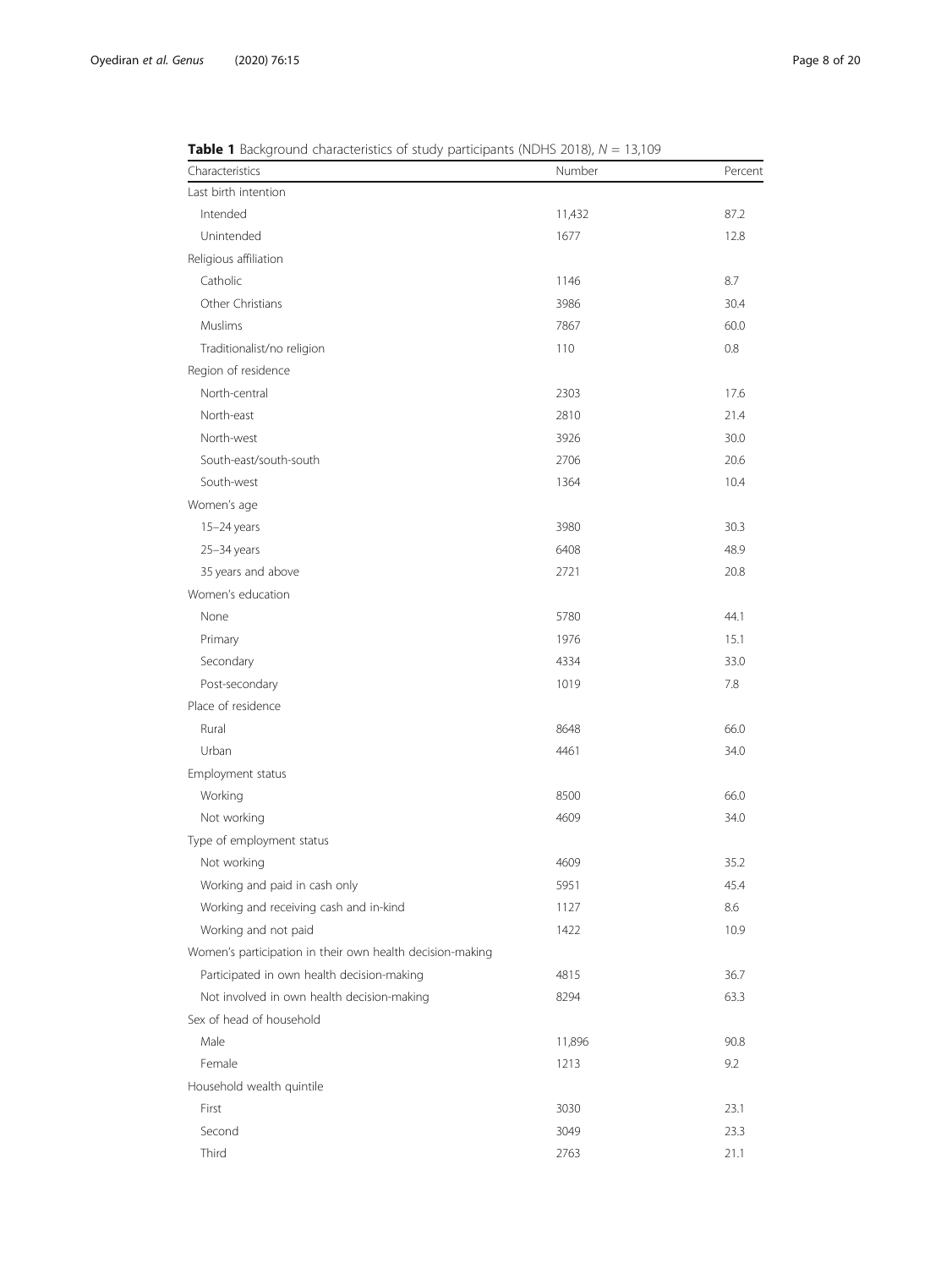| Characteristics                                | Number | Percent |
|------------------------------------------------|--------|---------|
| Fourth                                         | 2404   | 18.3    |
| Fifth                                          | 1863   | 14.2    |
| Mass media exposure to family planning message |        |         |
| No exposure                                    | 8957   | 68.3    |
| Exposed to one mass media source               | 2567   | 19.6    |
| Exposed to two mass media sources              | 1226   | 9.4     |
| Exposed to three mass media sources            | 359    | 2.7     |
| Type of marital union                          |        |         |
| Never married                                  | 348    | 2.7     |
| Monogamous                                     | 8888   | 67.8    |
| Polygamous                                     | 3581   | 27.3    |
| Previously married or separated                | 292    | 2.2     |
| Number of living children                      |        |         |
| None                                           | 184    | 1.4     |
| 1-2 children                                   | 5341   | 40.7    |
| 3-4 children                                   | 4077   | 31.1    |
| 5 children and above                           | 3507   | 26.8    |

**Table 1** Background characteristics of study participants (NDHS 2018),  $N = 13,109$  (Continued)

The odds of having an unintended birth were significantly lower among women aged 25–34 years (OR = 0.72) and significantly higher among older women (35 years and above) (OR  $= 1.22$ ) compared with women aged 15–24 years. The odds of having an unintended birth were higher among women with primary education (OR = 1.72), those with secondary education ( $OR = 1.99$ ), and those with post-secondary education (OR = 1.22) in comparison with women with no education. In terms of household wealth index, women who belonged to the fifth quintile of household wealth index (OR = 0.73) were significantly less likely to experience an unintended birth in comparison with those in the third quintile of household wealth index.

In model 3, after the inclusion of women's status variables (women's participation in their own health decision-making, type of marital union, and employment status), mass media exposure to family planning message, and fertility-related factors (number of living children), religious affiliation, region of residence, women's age, and women's education retained their significance. But the previously significant relationship between household wealth index and unintended childbearing was not retained. The effect of region of residence and women's age changed after the inclusion of variables related to women's status and fertility, indicating that women's status and fertility-related variables were also important predictors of unintended childbearing. Model 3 further confirms the results in the earlier two models about the relationship between religion and unintended childbearing after introducing women's status- and fertility-related variables. The results show that type of marital union, employment status, mass media exposure to family planning messages, and number of living children were significant predictors of women experiencing an unintended birth in Nigeria. For instance, women who were currently in polygamous union  $(OR = 1.49)$  and those who were previously  $(OR = 2.10)$  and never married  $(OR = 11.08)$  were more likely to have had unintended birth compared with those who were currently in monogamous union.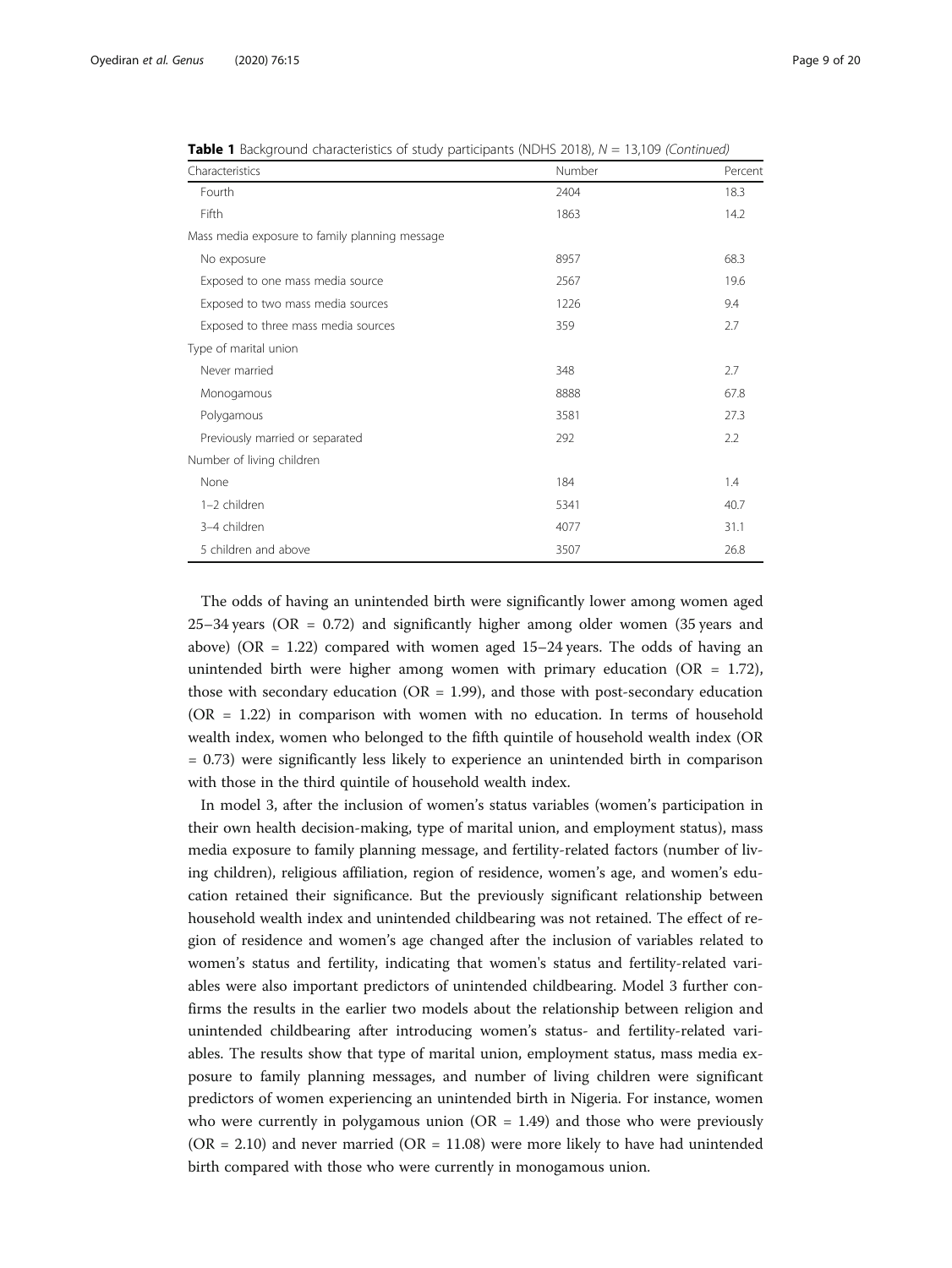| Characteristics                                           | Percent | p value |
|-----------------------------------------------------------|---------|---------|
| Religious affiliation                                     |         |         |
| Catholic                                                  | 17.5    | 0.000   |
| Other Christians                                          | 23.3    |         |
| Muslims                                                   | 6.7     |         |
| Traditionalist/no religion                                | 20.0    |         |
| Region of residence                                       |         |         |
| North-central                                             | 11.5    | 0.000   |
| North-east                                                | 8.0     |         |
| North-west                                                | 5.3     |         |
| South-east/South-south                                    | 27.4    |         |
| South-west                                                | 17.7    |         |
| Women's age                                               |         |         |
| 15-24 years                                               | 13.8    | 0.000   |
| 25-34 years                                               | 11.1    |         |
| 35 years and above                                        | 15.2    |         |
| Women's education                                         |         |         |
| None                                                      | 5.7     | 0.000   |
| Primary                                                   | 15.8    |         |
| Secondary                                                 | 20.9    |         |
| Post-secondary                                            | 12.9    |         |
| Place of residence                                        |         |         |
| Rural                                                     | 11.2    | 0.000   |
| Urban                                                     | 15.8    |         |
| Employment status                                         |         |         |
| Working                                                   | 13.8    | 0.000   |
| Not working                                               | 11.0    |         |
| Type of employment status                                 |         |         |
| Not working                                               | 11.0    | 0.000   |
| Working and paid in cash only                             | 13.8    |         |
| Working and receiving cash and in-kind                    | 11.5    |         |
| Working and not paid                                      | 15.4    |         |
| Women's participation in their own health decision-making |         |         |
| Participated in her own health decision-making            | 15.0    | 0.000   |
| Not involved in her own health decision-making            | 11.5    |         |
| Household wealth quintile                                 |         |         |
| First                                                     | 7.3     | 0.000   |
| Second                                                    | 9.6     |         |
| Third                                                     | 15.7    |         |
| Fourth                                                    | 18.8    |         |
| Fifth                                                     | 14.9    |         |
| Head of household sex                                     |         |         |
| Male                                                      | 11.5    | 0.000   |
| Female                                                    | 25.9    |         |

<span id="page-9-0"></span>**Table 2** Percent of women who experienced unintended in the past 2 years in Nigeria (NDHS 2018), N = 13,109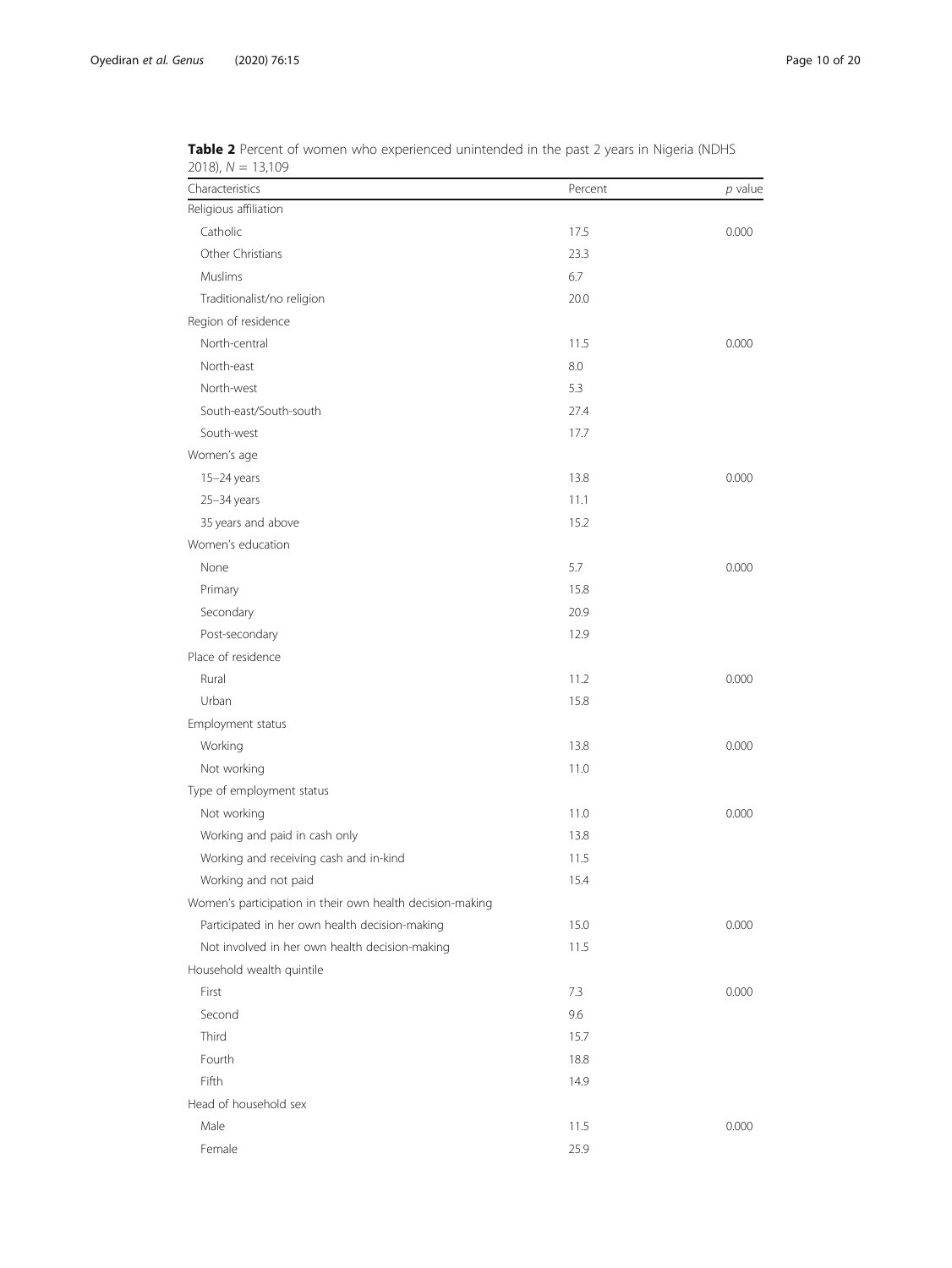| Characteristics                                | Percent | $p$ value |
|------------------------------------------------|---------|-----------|
| Mass media exposure to family planning message |         |           |
| No exposure                                    | 11.8    | 0.000     |
| Exposed to one mass media source               | 14.7    |           |
| Exposed to two mass media sources              | 17.1    |           |
| Exposed to three mass media sources            | 9.8     |           |
| Type of marital union                          |         |           |
| Never married                                  | 64.1    | 0.000     |
| Monogamous                                     | 11.9    |           |
| Polygamous                                     | 9.2     |           |
| Previously married or separated                | 22.3    |           |
| Number of living children                      |         |           |
| None                                           | 10.3    | 0.000     |
| 1-2 children                                   | 12.5    |           |
| 3-4 children                                   | 10.7    |           |
| 5 children and above                           | 15.8    |           |

Table 2 Percent of women who experienced unintended in the past 2 years in Nigeria (NDHS 2018), N = 13,109 (Continued)

The final model presents the two-way interaction terms between religious affiliation and region of residence in the full sample, controlling for women's sociodemographic, women's status, geographical, and fertility-related factors. With the interaction terms, the model reveals that women's religious affiliation and region of residence had independent effect on having unintended births among Nigerian women. In addition, the association between women's religion and unintended childbearing depended on the region of residence. For instance, the odds of experiencing an unintended birth was lower for women who were Catholic and living in the south-east/south-south ( $OR = 0.52$ ) as compared with Catholic women in the north-central. On the other hand, Muslim women who were residing in the north-east ( $OR = 2.45$ ) are more likely to an experience of unintended childbearing than their Muslim counterparts in the north-central. It is important to state that women's current age, education, type of marital union, employment status, mass media exposure to family planning message, and number of living children remained significantly associated with unintended childbearing with the inclusion of the interaction between religious affiliation and region of residence (Table [3](#page-11-0)).

Figure [1](#page-13-0) presents the adjusted predicted probabilities of unwanted childbearing derived from the interaction terms between religious affiliation and region of residence after controlling the sociodemographic, women's position, and fertility-related factors. The figure suggests that the predicted probability of having an unintended childbearing tends to be lower among Muslim women in the northern regions of Nigeria compared to their Muslim counterparts in the southern regions. On the other hand, while there are large differences among Christians by region, the north-south dichotomy is not as clear-cut. For instance, while non-Catholic Christians tend to have lower probabilities of having unintended births in the north-west and north-east compared to their counterparts in the south-west and south-east/south-south, those in the north-central region have a similar probability of having unintended childbearing as those in the south-west. Among Catholic women, the probabilities of having an unintended birth are almost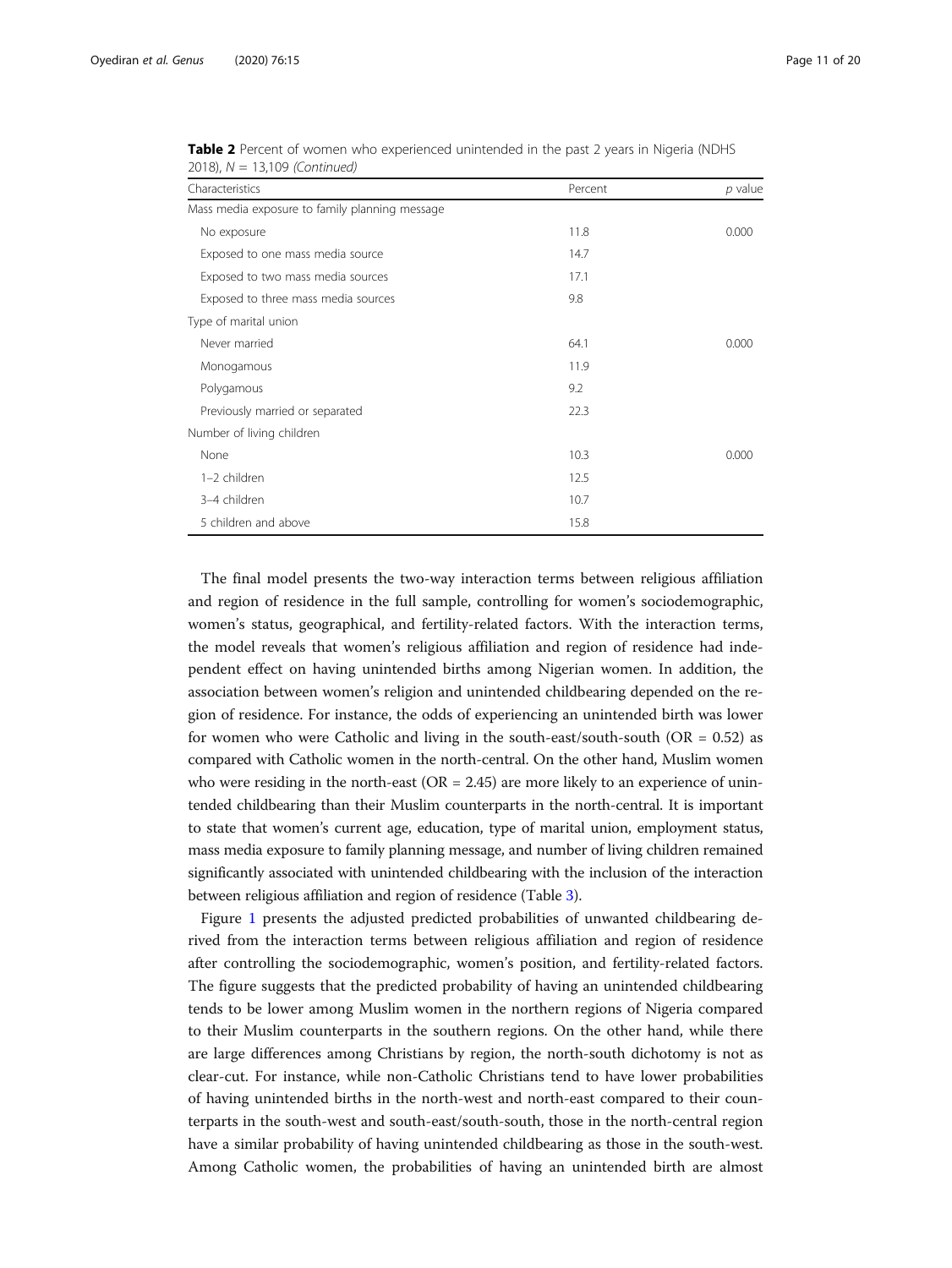<span id="page-11-0"></span>

| <b>Table 3</b> Odds ratios of the association of unintended births with religion, region of residence, and |  |
|------------------------------------------------------------------------------------------------------------|--|
| other covariates among women in Nigeria (NDHS 2018)                                                        |  |

| Explanatory factors                                       | Model I (SE)         | Model II (SE)        | Model III (SE)       | Model IV (SE)        |
|-----------------------------------------------------------|----------------------|----------------------|----------------------|----------------------|
| Religious affiliation                                     |                      |                      |                      |                      |
| Catholic                                                  | $0.65$ $(0.068)$ *** | $0.60$ (0.065)***    | $0.60$ $(0.067)$ *** | 0.92(0.227)          |
| Other Christians                                          | Ref                  | Ref                  | Ref                  | Ref                  |
| Muslims                                                   | $0.24$ (0.021) ***   | $0.56$ $(0.061)$ *** | $0.52$ (0.059)***    | $0.36$ (0.088)***    |
| Region of residence                                       |                      |                      |                      |                      |
| North-central                                             |                      | Ref                  | Ref                  | Ref                  |
| North-east                                                |                      | 0.84(0.136)          | 0.76(0.127)          | $0.47$ $(0.091)$ *** |
| North-west                                                |                      | $0.61(0.101)$ ***    | $0.54$ (0.089)***    | $0.37$ $(0.153)$ *** |
| South-east/south-south                                    |                      | 1.89 (0.239)***      | 1.78 (0.242)***      | $1.72(0.266)$ ***    |
| South-west                                                |                      | 1.14(0.175)          | 1.19(0.183)          | 1.03 (0.192)         |
| Women's age                                               |                      |                      |                      |                      |
| 15-24 years                                               |                      | Ref                  | Ref                  | Ref                  |
| $25 - 34$ years                                           |                      | $0.72$ $(0.059)$ *** | $0.51$ $(0.048)$ *** | $0.52$ (0.048)***    |
| 35 years and above                                        |                      | $1.22$ (0.105)**     | $0.57$ (0.066)***    | $0.57$ (0.067)***    |
| Women's education                                         |                      |                      |                      |                      |
| None                                                      |                      | Ref                  | Ref                  | Ref                  |
| Primary                                                   |                      | $1.72$ (0.211)***    | $1.68$ (0.213)***    | $1.66$ (0.212)***    |
| Secondary                                                 |                      | 1.99 (0.234)***      | 2.29 (0.272)***      | 2.27 (0.281)***      |
| Post-secondary                                            |                      | $1.29(0.224)$ **     | $2.12(0.375)$ ***    | 2.11 (0.379)***      |
| Place of residence                                        |                      |                      |                      |                      |
| Urban                                                     |                      | 1.02 (0.096)         | 0.97(0.096)          | 0.99(0.098)          |
| Rural                                                     |                      | Ref                  | Ref                  | Ref                  |
| Household wealth quintile                                 |                      |                      |                      |                      |
| First quintile                                            |                      | 0.92(0.122)          | 0.89(0.121)          | 0.89(0.121)          |
| Second quintile                                           |                      | 0.88(0.092)          | 0.82(0.089)          | 0.82(0.089)          |
| Third quintile                                            |                      | Ref                  | Ref                  | Ref                  |
| Fourth quintile                                           |                      | 1.10(0.111)          | 1.17(0.123)          | 1.17(0.124)          |
| Fifth quintile                                            |                      | $0.73$ (0.097)*      | 0.89(0.123)          | 0.90(0.126)          |
| Type of marital union                                     |                      |                      |                      |                      |
| Never married                                             |                      |                      | $11.08$ (2.131)**    | 11.74 (2.346)***     |
| Monogamous                                                |                      |                      | Ref                  | Ref                  |
| Polygamous                                                |                      |                      | $1.49(0.127)$ ***    | $1.49(0.127)$ ***    |
| Previously married or separated                           |                      |                      | $2.10(0.451)$ ***    | $2.10(0.451)***$     |
| Employment status                                         |                      |                      |                      |                      |
| Working                                                   |                      |                      | $0.84$ (0.068)*      | $0.83$ (0.068)*      |
| Not working                                               |                      |                      | Ref                  | Ref                  |
| Women's participation in their own health decision-making |                      |                      |                      |                      |
| Participated in her own<br>health decision-making         |                      |                      | 0.99(0.079)          | 0.99(0.080)          |
| Not involved in her own<br>health decision-making         |                      |                      | Ref                  | Ref                  |
| Head of household sex                                     |                      |                      |                      |                      |
| Male                                                      |                      |                      | 0.87(0.091)          | 0.89(0.093)          |
| Female                                                    |                      |                      | Ref                  | Ref                  |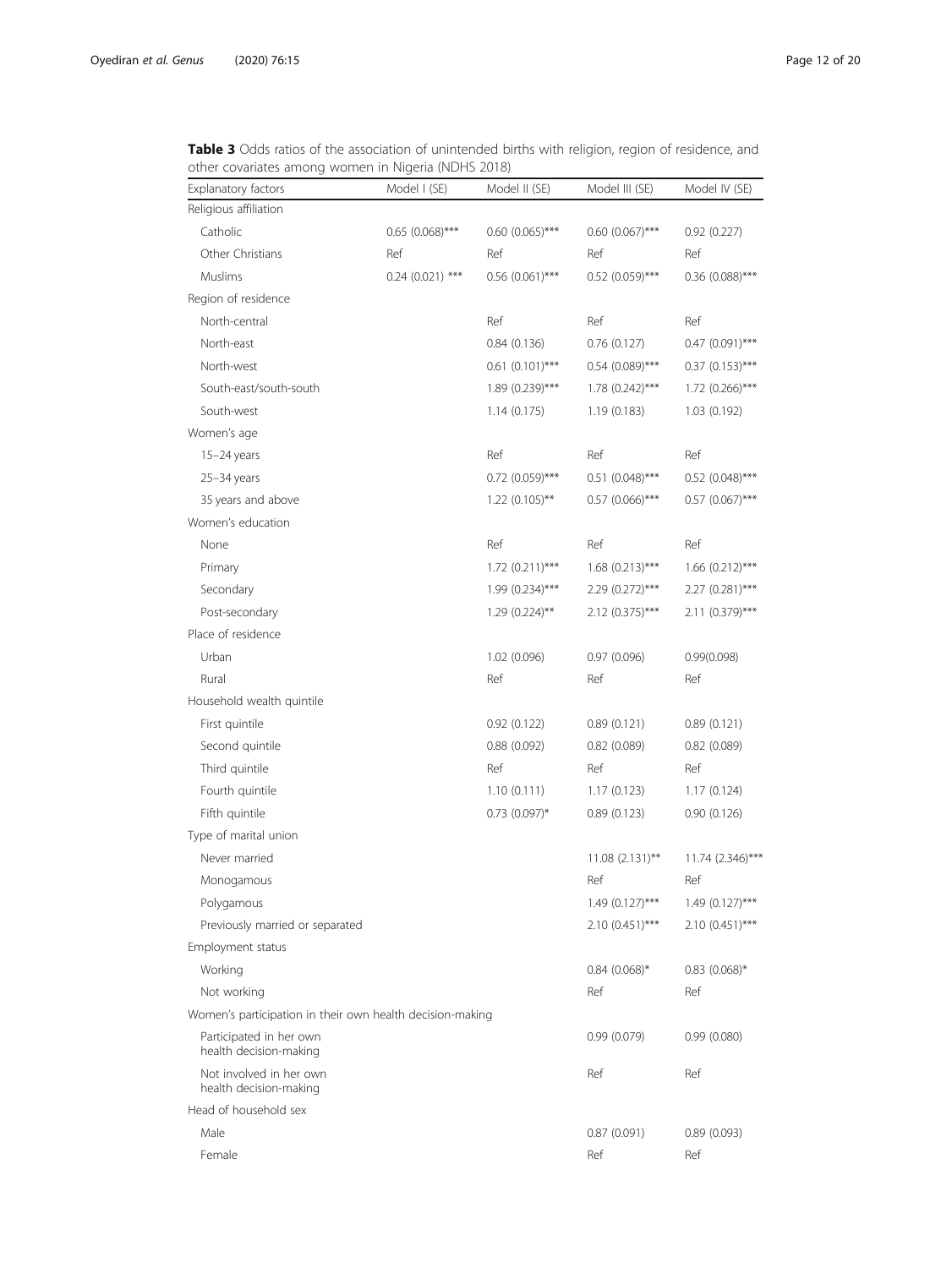| <b>Explanatory factors</b>                         | Model I (SE)       | Model II (SE)     | Model III (SE)    | Model IV (SE)     |
|----------------------------------------------------|--------------------|-------------------|-------------------|-------------------|
| Mass media exposure to family planning message     |                    |                   |                   |                   |
| No exposure                                        |                    |                   | $0.81(0.070)$ *   | $0.81$ (0.069)*   |
| Exposed to one mass<br>media source                |                    |                   | Ref               | Ref               |
| Exposed to two mass<br>media sources               |                    |                   | 0.87(0.117)       | 0.86(0.115)       |
| Exposed to three mass<br>media sources             |                    |                   | $0.40(0.097)$ *** | $0.40(0.098)$ *** |
| Number of living children                          |                    |                   |                   |                   |
| None                                               |                    |                   | 0.87(0.291)       | 0.88(0.293)       |
| 1-2 children                                       |                    |                   | Ref               | Ref               |
| 3-4 children                                       |                    |                   | $1.79(0.162)$ *** | $1.79(0.162)$ *** |
| 5 children and above                               |                    |                   | 4.10 (0.472)***   | 4.14 (0.473)***   |
| Religious affiliation $\times$ region of residence |                    |                   |                   |                   |
| North-east $\times$ Catholic                       |                    |                   |                   | 0.73(0.409)       |
| North-east $\times$ Muslim                         |                    |                   |                   | 2.45 (0.779)***   |
| North-west $\times$ Catholic                       |                    |                   |                   | 1.95(1.315)       |
| North-west $\times$ Muslim                         |                    |                   |                   | 1.99(0.915)       |
| South-east-South-south<br>$\times$ Catholic        |                    |                   |                   | $0.52$ (0.147)*   |
| South-east-South-south<br>$\times$ Muslim          |                    |                   |                   | 1.57(0.837)       |
| South-west x Catholic                              |                    |                   |                   | 0.55(0.346)       |
| South-west $\times$ Muslim                         |                    |                   |                   | 1.67(0.533)       |
| Constant                                           | $0.31 (0.017)$ *** | $0.15(0.025)$ *** | $0.14(0.031)$ *** | $0.15(0.037)$ *** |
| Adjusted Wald test (Prob $>$ F)                    |                    | 22.50 (0.000)     | 20.73 (0.000)     | 0.11(0.738)       |
| Number of cases                                    | 12,999             | 12,999            | 12,999            | 12,999            |

Table 3 Odds ratios of the association of unintended births with religion, region of residence, and other covariates among women in Nigeria (NDHS 2018) (Continued)

 $*p < 0.05$ ,  $**p < 0.01$ ,  $***p < 0.001$ 

indistinguishable for those who were in the north-central and those in the south-east/ south-south. Similar probabilities of having unintended births are also observable for catholic women who were residing in the south-west and north-west.

# **Discussion**

Our finding showed that 13% of women in Nigeria who delivered a child within the previous 2 years had experiences of unintended childbearing. We also found that women's religious affiliation is independently associated with unintended childbearing: Muslim women have a lower risk of unintended childbearing compared with their Christian counterparts. Doctrinally, both religions (Christianity and Islam) and their denominations (mainly Catholic vs. Protestant and Sunni vs. Shi'ite, respectively) teach their adherents that nothing happens to them unless God allows it. With respect to childbearing, both Christianity and Islam teach that life begins from the womb, and every pregnancy is an act of God that must be embraced as a gift. Based on these teachings, adherents of either religion may not consider a pregnancy as unintended, even if it was unintentionally conceived, especially when the pregnancy was carried to term.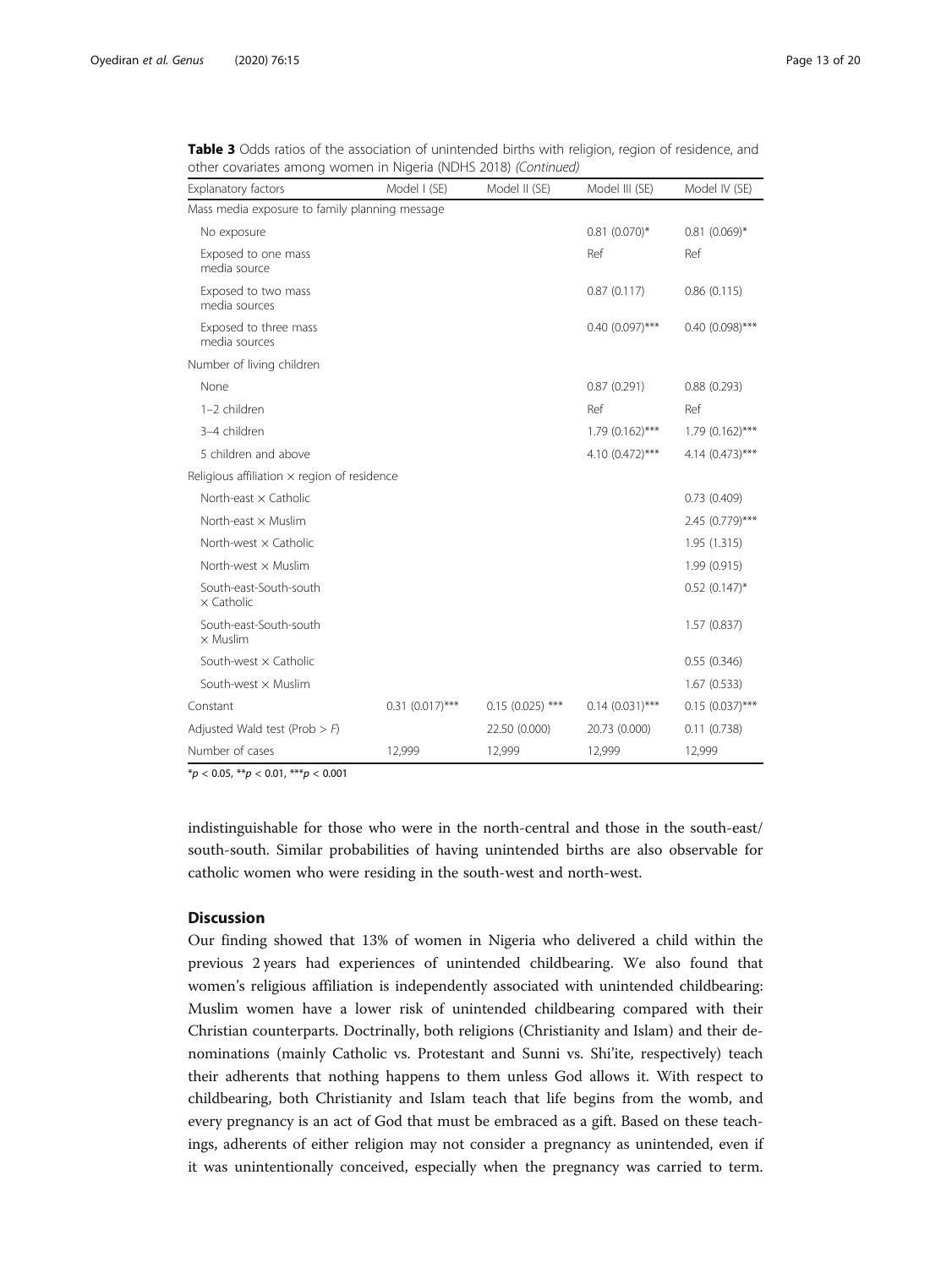<span id="page-13-0"></span>

Secondly, adherents of both faiths are taught to believe that God has a purpose and a plan for every child's life from conception. The child's value from God's perspective and a believer's positive and emotional expectation surrounding the new birth are likely to outweigh any unpleasant circumstance that may be associated with the pregnancy being unplanned.

It should be noted, however, that this does not imply that the religious teachings or practice encourage irrational childbearing. Christians and Muslim leaders often teach their followers to promote individual and family welfare from the viewpoint of health and economic well-being, including the timing of their births. Thus, both religions and their denominations generally permit the use of birth control methods, despite some variations in the type of birth control methods permitted or advocated. As Stacey puts it, "Family planning is embraced by religions across the spectrum as a moral good, a responsible choice, and a basic human right," because religions see family planning as a means for building strong family, protecting maternal and child health, reducing abuse, and preventing unintended childbearing (Blake & Katrak, [2002;](#page-18-0) Stacey, [2019](#page-19-0); World Bank, [2018](#page-19-0)). Even the Catholic teaching, which tends to be the most conservative, sees effective family planning as "reliable knowledge of the cycle of female fertility and a willingness to agree to abstain from sexual union at certain times" (p.57) (Catholic Bishops' Conference of England and Wales, [2004](#page-18-0)). But if a pregnancy occurs when it is not expected, adherents are admonished to accept it as an act of God.

The significant difference by religion in the observed risks of unintended childbearing, despite the fact that the Muslim and Christian religions have similar tenets regarding childbearing, suggests that Christian women may be less conservative in their interpretation and application of the teachings than their Muslim counterparts. This may be associated with a number of reasons, including differential desires for children and value of children. For instance, in Nigeria, Muslim women desire and have more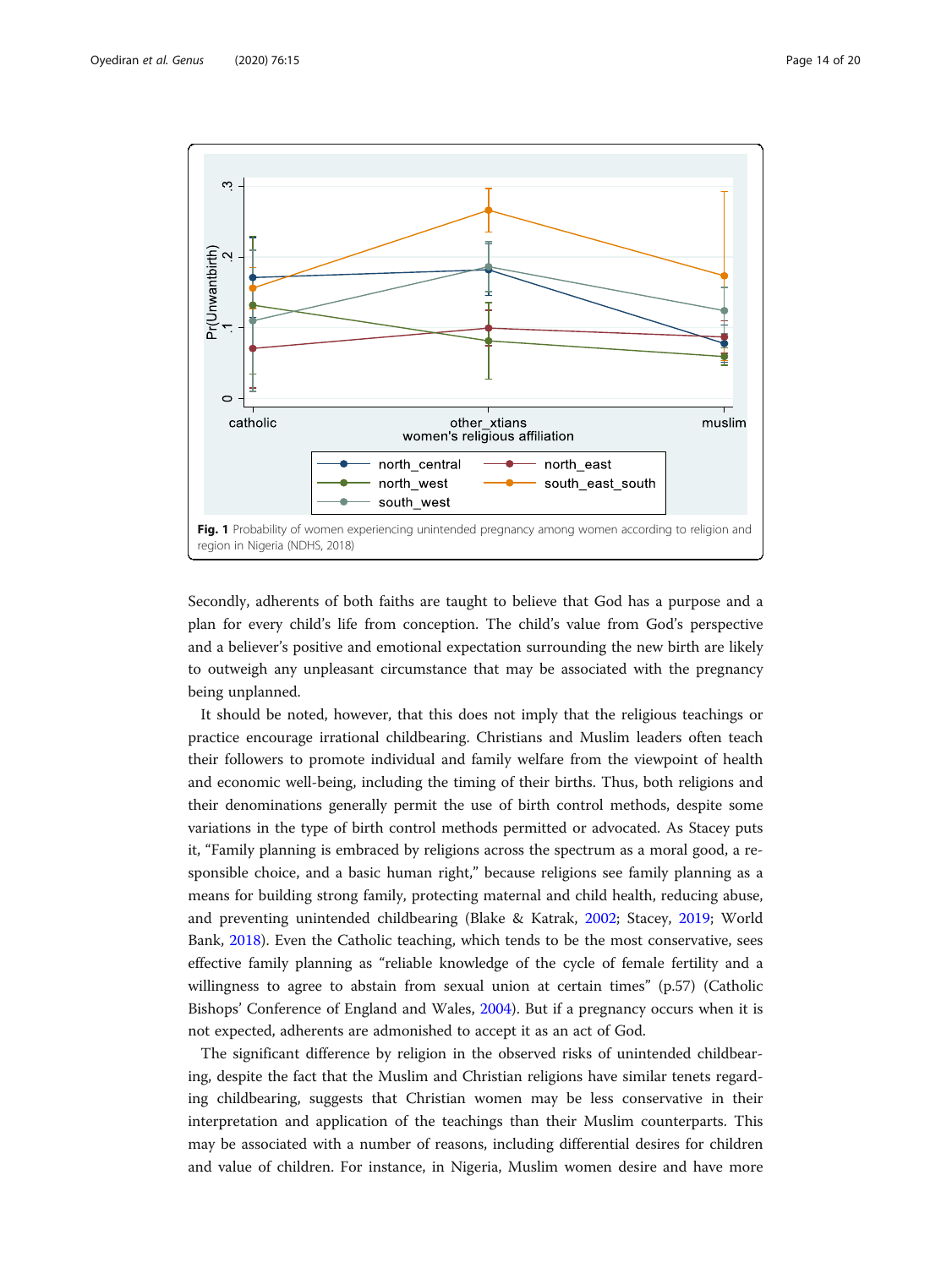children compared to Christian women (Adebowale et al., [2019;](#page-18-0) Oyediran, [2006](#page-19-0); Westoff & Bietsch, [2015\)](#page-19-0). This may in part be driving the finding that the former have a higher risk of experiencing unintended births than the latter. Another potential explanation for the differential experience of unintended childbearing by religion despite similar tenets regarding childbearing is ex-post rationalization of fertility preferences. Several studies have noted that women, especially in developing countries, tend to rationalize an unintended pregnancy as intended following delivery and the likelihood of this behavior tends to increase with the age of the child (Bankole & Westoff, [1998](#page-18-0); Yeatman & Sennott, [2015;](#page-19-0) Hall, Stephenson, & Barrett, [2019\)](#page-18-0). Some of these studies (e.g., Bankole & Westoff, [1998;](#page-18-0) Hall et al., [2019\)](#page-18-0) also found that ex-post rationalization varies by women's characteristics, with higher parity women been more likely to revise their pregnancy intentions over time, following delivery. Given that Muslim women tend to have a higher parity than Christian women in Nigeria, the former may be more likely to rationalize an unintended pregnancy as intended births compared to the latter.

The findings also revealed that the relationship between religion and unintended childbearing depends on the region of residence. Thus, as evident from the final model and Fig. [1,](#page-13-0) the predicted probability of having unintended childbearing indicated that Muslim women who lived in the northern regions of Nigeria had lower experiences of unintended childbearing compared to their Muslim counterparts in the southern regions. However, while Christians' unintended childbearing experiences differ by the region they lived in (e.g., north-east vs. south-west), no clear difference is observed by the classical north-south dichotomy. For example, Catholic women living in the south-east/ south-south tended to have similar experiences of unintended births as their counterparts in the north-central region. This implies that with respect to experiences of unintended pregnancy, Christians tended to be more responsive to regional heterogeneity than their Muslim counterparts. In other words, over and above religion, Christian women's experiences of unintended childbearing were more affected by variations in the sociocultural dynamics of the six regions in the country compared to those of Muslim women. For instance, in the north, the social, ethnic, and economic diversities of the north-central region associated with its inclusion of the Federal Capital tended to produce different experiences of unintended childbearing among Christians, especially Catholics, in the north than among Muslims in the north. These findings are consistent with the eco-social theory (Krieger, [2001;](#page-18-0) Krieger, [2005](#page-18-0); Singer et al., [2006](#page-19-0)) and the study question about whether unintended childbearing varies by the regions of residence. The implication of this finding is that the environment and sociocultural dynamics of the region where women live influence experiences of unintended childbearing. The key driver of this pattern may be the fact that the north-central region has become the melting points of the north-south cultural norms and values. As a result, the western and liberal values tended to have diffused among Christians in the region, thereby making them to behave more like Christians in the south rather than their Christian or Muslim counterparts in the north. This indicates that the current study linked women's experience of having unintended childbearing to the norms and values of where they lived.

The above explanation is consistent with the eco-social theory that provided the framework for this study. This may explain why the non-Catholic Christian women in the north-central have a similar pattern of unintended childbearing as their non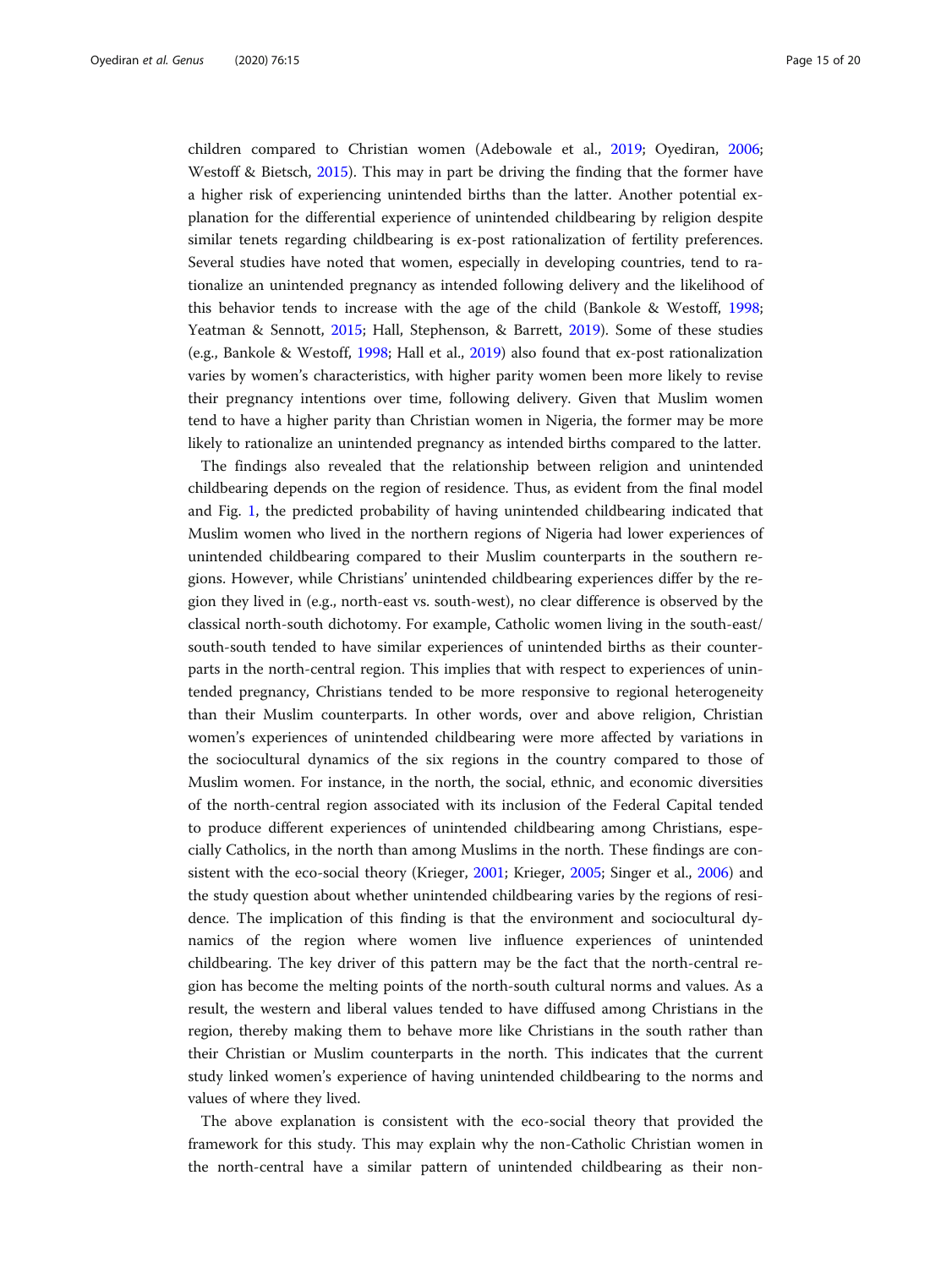Catholic Christian counterparts in the south-east-south-south and south-west. The north-central has become a confluence of norms, greater social interactions, and values as well as greater exposure to western influence which could have contributed to the probable liberal attitude of women residing in the north-central. Furthermore, the human capital development index, which could be associated with the level of investment in child education, is more robust in the southern and north-central regions compared to the north-east and north-west (World Bank, [2018\)](#page-19-0). Though an average family in the southern and north-central regions wants every one of its children to be educated, child education is relatively less of a priority for an average family in the north-east and north-west. Given that child education has become even more expensive today, due to dwindling resources, women in the southern and north-central may be more likely to acknowledge that a birth is unintended than their north-east and north-west counterparts and are more prepared to bear the brunt of unintended births.

The finding that Catholic women in the south-west region are less likely to report unintended childbearing than their Catholic counterparts in the north-central is a little surprising. However, there is a greater variation among sociocultural norms and practices in the north-central region than in the South west region, both because of the characteristics of the states grouped into that region and because the region also includes the federal capital, with its influx of people from other parts of the country. Secondly, the Catholic conservative views of sexual relations in the southern regions, especially south-east and south-west regions or the diffusion of sociocultural norms and values in some parts of the north-central region suggest more liberal views of sexual relations could be adduced to the observed result among Catholic women. For instance, in Nigeria, the Tiv speaking people in the north-central region have the culture of using their wives to entertain guests sexually (Kadiri, Ahmad, & Mustaffa, [2014](#page-18-0)). In such a culture, unintended pregnancy is likely to be common and less stigmatized.

Similar to religion, region of residence maintained independent association with unintended childbearing, over and above the association induced by religion. This is not surprising, given that region of residence may be associated with many factors some of which are not measured or easily observable, such as ethnicity or social stigma. The sociocultural context of the region where women reside is likely to exert strong influence on women's experiences of unintended childbearing. This is consistent with the assumption and postulation guidance of the eco-social theory that the context of the environment in terms of social, economic, geographical, and political along personal attributes influences individual behavior.

This study also reveals that other sociodemographic variables (women's age, women's education, type of marital union, employment status, mass media exposure to family planning message, and number of living children) are important determinants of unintended childbearing in Nigeria. The prevalence of unintended childbearing decreased with increasing women's age in Nigeria, so that the youngest women (aged 15–24) are more likely to report having had unintended childbearing than their older counterparts. The finding is contrary to findings from some studies that show that the likelihood of experiencing unintended births is higher among older women (Geda & Lako, [2011](#page-18-0); Noor, Rahman, Rob, & Bellows, [2012](#page-19-0)). This is likely a result of generational differences and where women are in their reproductive lifespan. Younger women (especially unmarried women) tend to desire fewer children than older ones, and they are more likely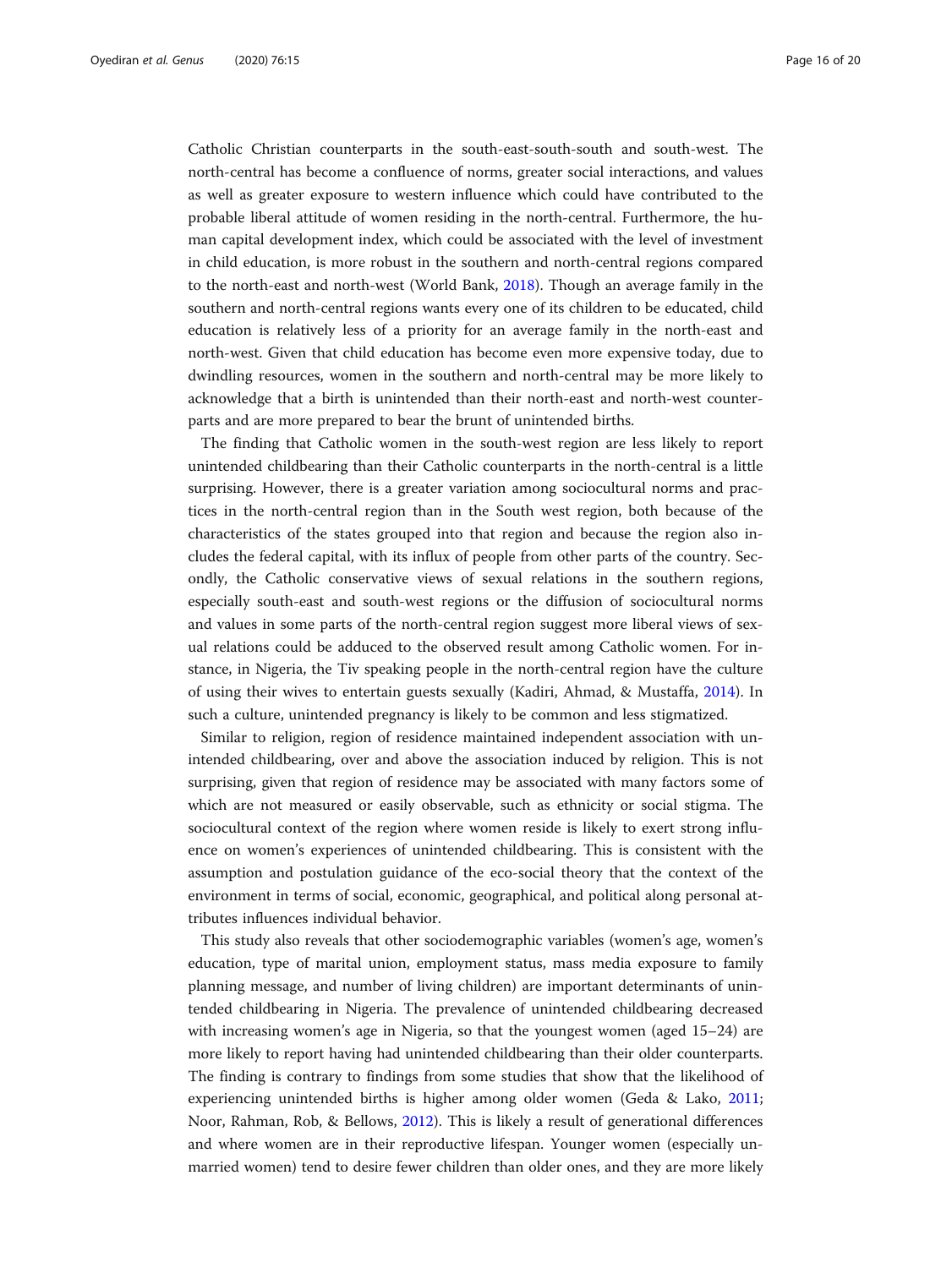to want to delay or postpone childbearing and to admit that a child is unintended. Modernization, high level of exposure, and social contacts with outside culture might also account for while younger women compared with older ones will most likely report unwanted births.

Our finding that unintended childbearing is significantly associated with education is consistent with studies in Ethiopia (Tebekaw et al., [2014](#page-19-0)) and Bangladesh (Roy & Singh, [2016](#page-19-0)). However, the difference occurred only among highly educated women (i.e., with a post-secondary education), who were about half as likely to experience unintended births as women below this educational level. This confirms the role of education in preventing unintended childbearing. The prevalence of unintended childbearing increases with increasing number of living children. Women who have five or more living children are about four times as likely to experience unintended births compared to those with one to two living children. This suggests that as women have more living children and become satisfied with their fertility achievement, they desire to stop childbearing or postpone another birth. They are therefore more likely to report unintended births compared to women with fewer number of living children.

As Nigerian women and couples increasingly desire to have smaller families and to do so by spacing or limiting their births, investments in health care programs and policies must address the growing demand for family planning services. For instance, 19% of women in Nigeria have an unmet need for family planning (National Population Commission (NPC) [Nigeria] and ICF). Meanwhile, if all individuals and couples who wished to avoid pregnancy used a method of contraception, some unintended pregnancies would still occur, and significant numbers of those pregnancies would end in births due to environmental factors such as religious faiths. Thus, it is necessary to help couples and families manage unintended childbearing to optimize health and well-being, including access to quality maternal and child health and socioeconomic development. Such investments are imperative to achieving universal access reproductive health rights and gender equity, as endorsed in the UN Sustainable Development goals.

Our findings point out the need for interventions to address unintended childbearing as a pervasive sexual and reproductive health concern in Nigeria. Policy initiatives could support development of strategies and programs to reduce unintended births. Our study shows that religious and cultural factors are important in designing evidence-informed interventions on sexual and reproductive health, especially when targeting approaches to avoid unintended childbearing. The interventions should take into account the influence of religious, social, and cultural views and their regional variations. It is crucial to recognize that a woman's values and her decisions on sexual and reproductive health may not align as strongly with those of her religion as with the social and environmental norms of her place of residence.

# Limitations

Our study is not without some important limitations. The measure of unintended childbearing is based on retrospective information with its inherent biases. Typically, women tend to under-report unintended pregnancy or birth, and the extent of underreporting is associated with time elapsed since the conception. The further away the interview date from the time of conception, the more likely that women would report a pregnancy or birth was not intended before the pregnancy occurs as intended (Bankole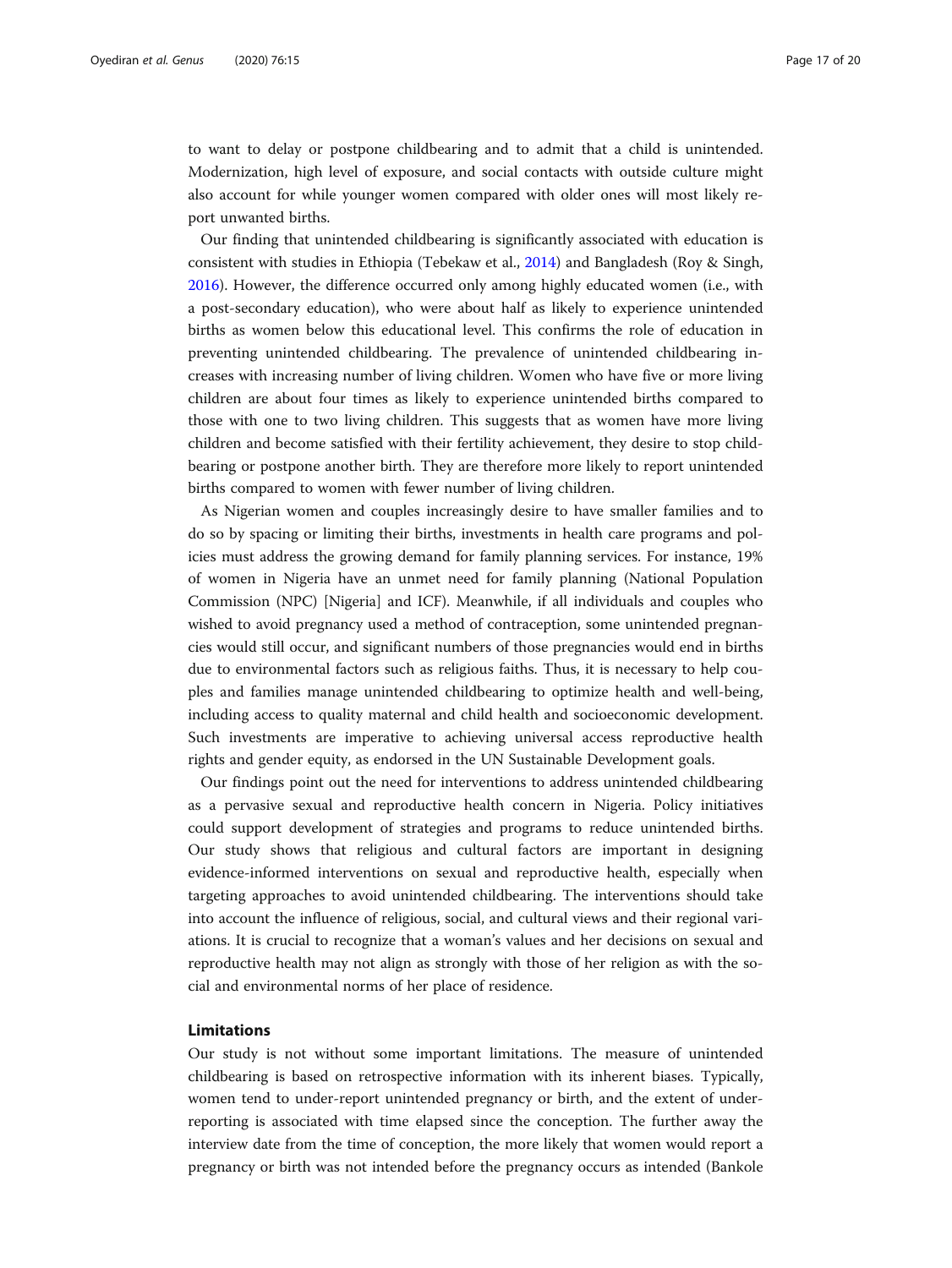& Westoff, [1998](#page-18-0)). But this is not necessarily irrational or inaccurate information. Apart from the fact that fertility intention is not necessarily static, we lack qualitative data on how women feel about having unintended births in a society that welcomes newborn with dancing and pageantries. Nevertheless, we do not expect gross under-reporting in this study, because we focused on the births occurring up to 2 years before the survey.

Another limitation is that our data do not include a measure of the intensity of women's religious adherence. We expect that women's experience of unintended pregnancy may be affected by the extent to which they embrace their faith and its teachings, as may be indicated by how much they attend religious services and other programs. This measure often emerges as a stronger predictor of reproductive knowledge and behavior than whether or not a woman belongs to any religious group. Unfortunately, the Demographic and Health Survey does not include information that enables us to construct an indicator of religious adherence. Having this information and assessing its interaction with region would have shed more light into the subject of this paper.

Finally, the relationships we explore between having unintended birth and religion, region of residence, and the other covariates are at best considered associations rather than effects or impact. This is largely because of the cross-sectional nature of the data which makes it impossible for us to ascertain the temporal order of the variables, particularly the outcome variable vis-à-vis the predictor variables. Also, though we measured an unintended birth as an event that occurred within the last 2 years, we measured explanatory factors as of the date of the interview, and as current measures. Some of these values (level of education or number of living children) may have remained constant over more than 2 years, but this cannot be said for some others, such as age. Since we cannot clearly determine the timing of the outcome variable against that of most of the independent variables, the relationships described in this study between unintended pregnancy and the independent variables do not imply causality.

# Conclusions

Our findings showed that religion is associated with experience of unintended births. This is consistent with the eco-social theory that posits that religion tenets influence women's and communities' attitudes, perceptions, and behaviors, including those on reproductive health, and thus, religion has a bearing on programs and policies for addressing the problem of unintended childbearing in Nigeria. Thus, though policy programs to improve maternal health should routinely include both religious leaders and men, they should also take into account the significant influence of region-specific factors and cultural characteristics, to ensure that women and couples can meet their fertility goals and reduce excess fertility.

#### Acknowledgements

The authors would like to thank ICF International implementer of the MEASURE DHS program for granting access to the 2018 Nigeria Demographic and Health Survey (NDHS). The authors would like to thank Stephanie Joyce who reviewed and edited the manuscript which helped make the paper more concise and is highly appreciated. More importantly, the authors acknowledge the paper reviewers, who provided new insights to improve this work for publication. The views and opinions expressed in this paper are solely those of the author and do not represent the view of his institution.

#### Authors' contributions

KAO, GI, and AB conceived the paper. KAO, GI, and AB developed the analysis plan. KAO conducted the data analysis. KAO, GI, and AB collectively interpreted the findings. KAO prepared the initial draft of the manuscript. KAO and GI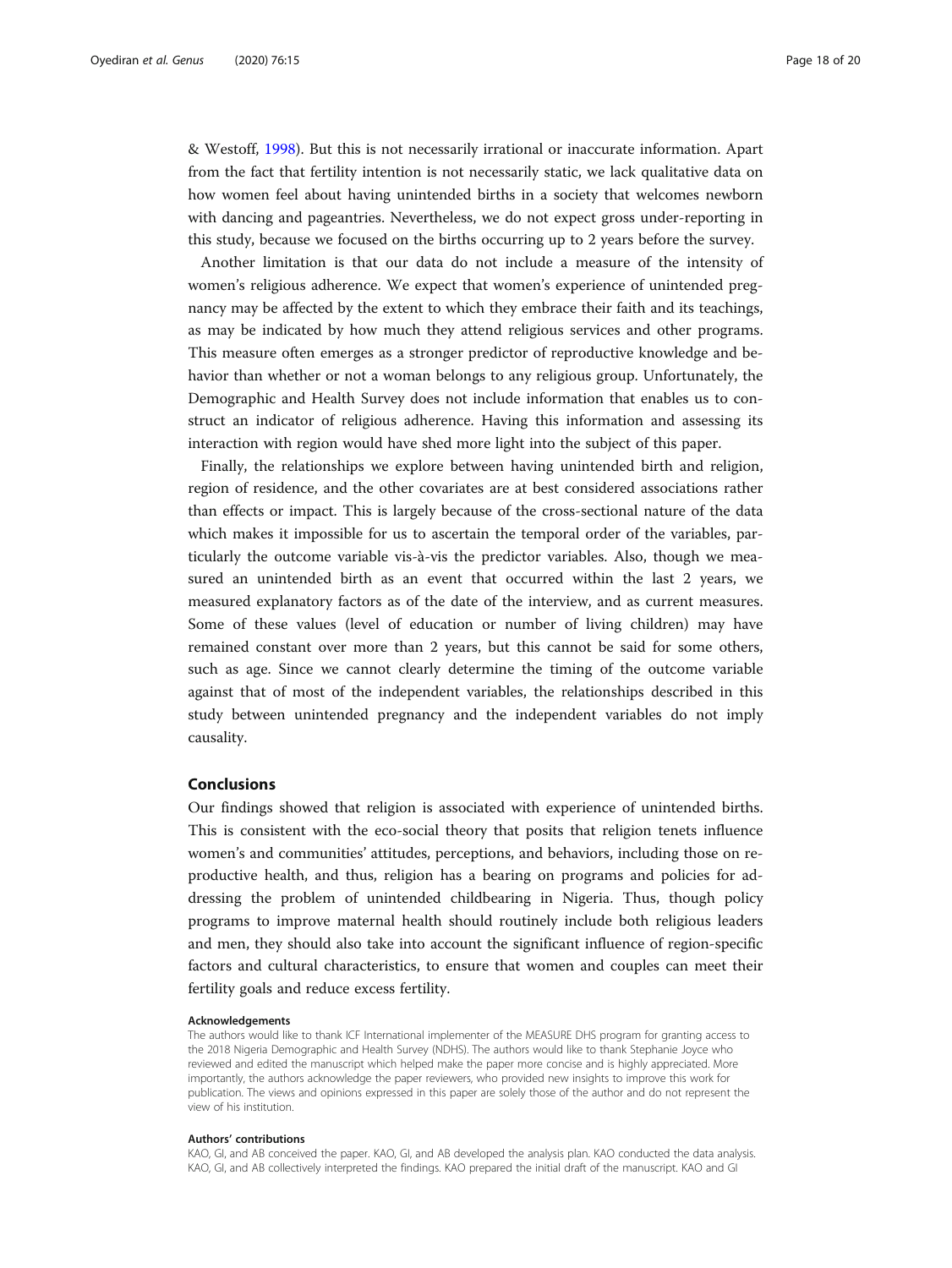<span id="page-18-0"></span>conceived the theoretical framework used for the study. KAO, GI, and AB equally contributed to the revision of important intellectual content in the manuscript. All authors have read and approved the final manuscript.

#### Funding

This research received no specific grant from any funding agency, commercial entity, or not-for-profit organization.

### Availability of data and materials

Dataset is available from [https://dhsprogram.com/data/dataset/Nigeria\\_Standard-DHS\\_2013.cfm?flag=1](https://dhsprogram.com/data/dataset/Nigeria_Standard-DHS_2013.cfm?flag=1).

#### Competing interests

The authors have no conflicts of interest to declare.

#### Author details

<sup>1</sup>John Snow Inc., Suite 4, 2733 Crystal Drive, Arlington, VA 22202, USA. <sup>2</sup>Cambridge Education Nigeria Limited, Abuja, Nigeria. <sup>3</sup>Guttmacher Institute, New York, NY, USA.

## Received: 18 February 2020 Accepted: 15 June 2020 Published online: 08 July 2020

# References

- Adebowale, A. S., Asa, S., Abe, J. O., & Oyinlola, F. F. (2019). Sex preference, religion and ethnicity roles in fertility among women of childbearing age in Nigeria: Examining the links using zero-inflated Poisson regression model. International Journal of Statistics and Probability, 8(6), 91–106.
- Adetunji, Jacob A 1998 Unintended childbearing in developing countries: Levels, trends, and determinants. DHS Analytical Reports No. 8. Calverton, Maryland: Macro International Inc.
- Agadjanian, V., & Prata, N. (2001). War and reproduction: Angola's fertility in comparative perspective. Journal of Southern African Studies, 27(2), 329–347.
- Amo-Adjei, J., & Tuoyire, D. A. (2016). Effects of planned, mistimed and unwanted pregnancies on the use of prenatal health services in sub-Saharan Africa: A multicounty analysis of Demographic and Health Survey data. Tropical Medicine and International Health Dec, 21(12), 1552–1561.
- Bankole, A., & Westoff, C. F. (1998). The consistency and validity of reproductive attitudes: Evidence from Morocco. Journal of Biosocial Science, 30(4), 439–455.
- Bankole, A., Adewole, I., Hussain, R., Awolude, O., Singh, S., & Akinyemi, J. (2015). The incidence of abortion in Nigeria. International Perspectives on Sexual and Reproductive Health, 41(4), 170–181.
- Baschieri A, Machiyama K, Floyd S, Dube A, Molesworth A, Chihana M, et al. 2017. Unintended childbearing and child growth in northern Malawi. Maternal and Child Health Journal21(3):467–474. pmid:27491527
- Blake, S. and Katrak, Z. 2002. Faith, values and sex and relationships education, National Children's Bureau.
- Catholic Bishops' Conference of England and Wales. 2004. Cherishing life. The Catholic Truth Society and Colloquium (CaTEW) Ltd. London, 2004. <http://www.bioethics.org.uk/images/user/cherishing-life-2004.pdf>
- Faye, C. M., Speizer, I. S., Fotso, J. C., et al. (2013). Unintended pregnancy: Magnitude and correlates in six urban sites in Senegal. Reproductive Health, 10, 2–10.
- Feyisetan, B., & Oyediran, K. A., (2019). Can married or cohabiting women negotiate protective sex? Findings from Demographic and Health Surveys of two West African countries. Journal of Biosocial Science. [https://doi.org/10.1017/](https://doi.org/10.1017/S0021932019000798) [S0021932019000798](https://doi.org/10.1017/S0021932019000798)
- Ganatra, B., Gerdts, C., Rossier, C., et al. (2017). Global, regional, and sub regional classification of abortions by safety, 2010–14: Estimates from a Bayesian hierarchical model. The Lancet, 390, 2372–2381.
- Geda, N. R., & Lako, T. K. (2011). A population based study on unintended pregnancy among married women in a district in southern Ethiopia. Geography and Regional Planning, 4(7), 417–427.
- Hall, J. A., Stephenson, J., & Barrett, G. (2019). On the stability of reported pregnancy intentions from pregnancy to 1 year postnatally: Impact of choice of measure, timing of assessment, women's characteristics and outcome of pregnancy. Maternal and Child Health Journal, 23, 1177–1186 [https://doi.org/10.1007/s10995-019-02748x.](https://doi.org/10.1007/s10995-019-02748x)
- Ikamari, L. (2000). The magnitude and correlates of unintended childbearing in Kenya: Implications for the family planning programme. African Journal of Health Sciences, 7, 3 3-4 6.
- Kadiri, K. K., Ahmad, M. K., & Mustaffa, C. S. (2014). HIV/AIDS and cultural practices in Nigeria: An implication for HIV/AIDS preventive communication campaign. New Media and Mass Communication, 27.
- Krieger, N. (2001). Theories for social epidemiology in the 21st century: An ecosocial perspective. International Journal of Epidemiology, 30(4), 668–677 [https://doi.org/10.1093/ije/30.4.668.](https://doi.org/10.1093/ije/30.4.668)
- Krieger, N. (2005). Embodiment: A conceptual glossary for epidemiology. Journal of Epidemiology & Community Health, 59(5), 350–355.
- Krieger, N. (2012). Methods for the scientific study of discrimination and health: An ecosocial approach. American Journal of Public Health, 102(5), 936–944. <https://doi.org/10.2105/AJPH.2011.300544>.
- Levins, R., & Lopez, C. (1999). Toward an ecosocial view of health. International Journal of Health Services, 29(2), 261–293 <https://doi.org/10.2190/WLVK-D0RR-KVBV-A1DH>.
- Marston, C., & Cleland, J. (2003). Do unintended pregnancies carried to term lead to adverse outcomes for mother and child? An assessment in five developing countries. Population Studies, 57(1), 77–93.
- McLaren, L., & Hawe, P. (2005). Ecological perspectives in health research. Journal of Epidemiology and Community Health, 59(1), 6–14. <https://doi.org/10.1136/jech.2003.018044>.
- McQuillan, K. (2004). When does religion influence fertility? Population and Development Review, 30(1), 25–56.
- National Population Commission (NPC) [Nigeria] and ICF. (2019). Nigeria Demographic and Health Survey 2018. Abuja, Nigeria, and Rockville, Maryland, USA: NPC and ICF.